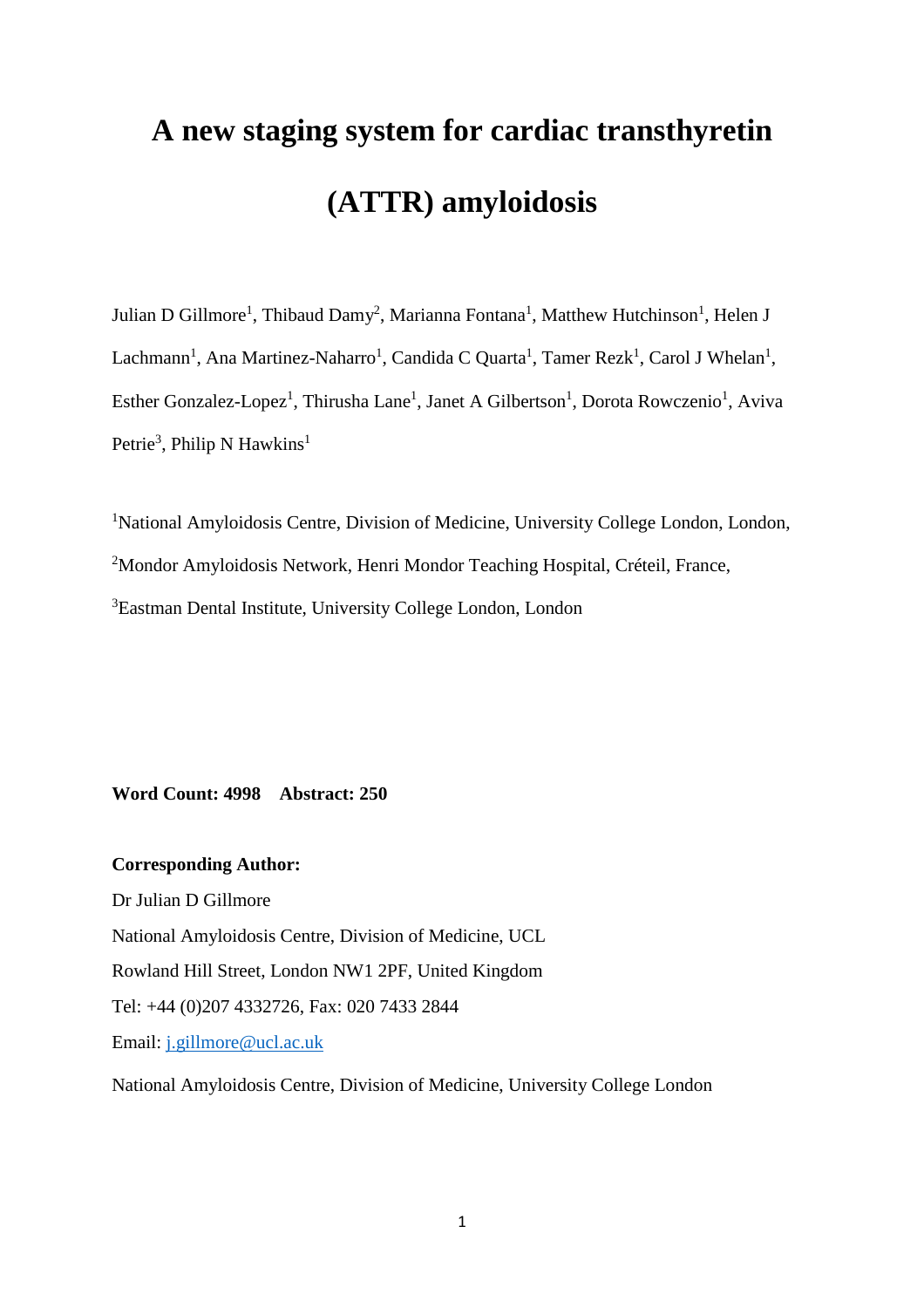#### **Abstract**

**Aims:** Cardiac transthyretin (ATTR) amyloidosis is an increasingly recognised, progressive and fatal cardiomyopathy, the natural history of which remains unclear. We sought to establish and validate a new prognostic staging system applicable to patients with both wildtype (ATTRwt) and hereditary variant (ATTRv) ATTR amyloid cardiomyopathy.

**Methods and Results:** Eight hundred and sixty-nine patients with cardiac ATTR amyloidosis (553 with ATTRwt and 316 with ATTRv) attending the UK National Amyloidosis Centre, were stratified into 3 disease stages at baseline on the basis of cut points in two universally measured biomarkers, NT-proBNP and estimated GFR (eGFR). Stage I was defined as NT-proBNP  $\leq$ 3000 ng/L and eGFR  $\geq$ 45 ml/min, Stage III was NT-proBNP >3000 ng/L and eGFR <45 ml/min; the remainder were Stage II. The staging system was validated in a cohort of 318 patients with cardiac ATTR amyloidosis from France. Median survival among 393 (45%) Stage I patients was 69.2 months, 334 (38%) Stage II patients was 46.7 months, and 142 (16%) Stage III patients was 24.1 months (p<0.0001). After adjusting for age, compared to Stage I the hazard ratio (HR) for death for Stage II was 2.05 (CI: 1.54- 2.72, p<0.001) and for Stage III was 3.80 (CI: 2.73-5.28, p<0.001). HRs and statistical significance were little altered by *TTR* genotype, and were maintained in the validation cohort.

**Conclusions:** This simple, universally applicable staging system stratifies patients with both ATTRwt and ATTRv amyloid cardiomyopathy into prognostic categories. It will be of value in the design of forthcoming clinical trials of novel amyloid-specific therapies.

**Keywords:** Amyloid, Amyloidosis, Transthyretin, TTR, Cardiomyopathy, Staging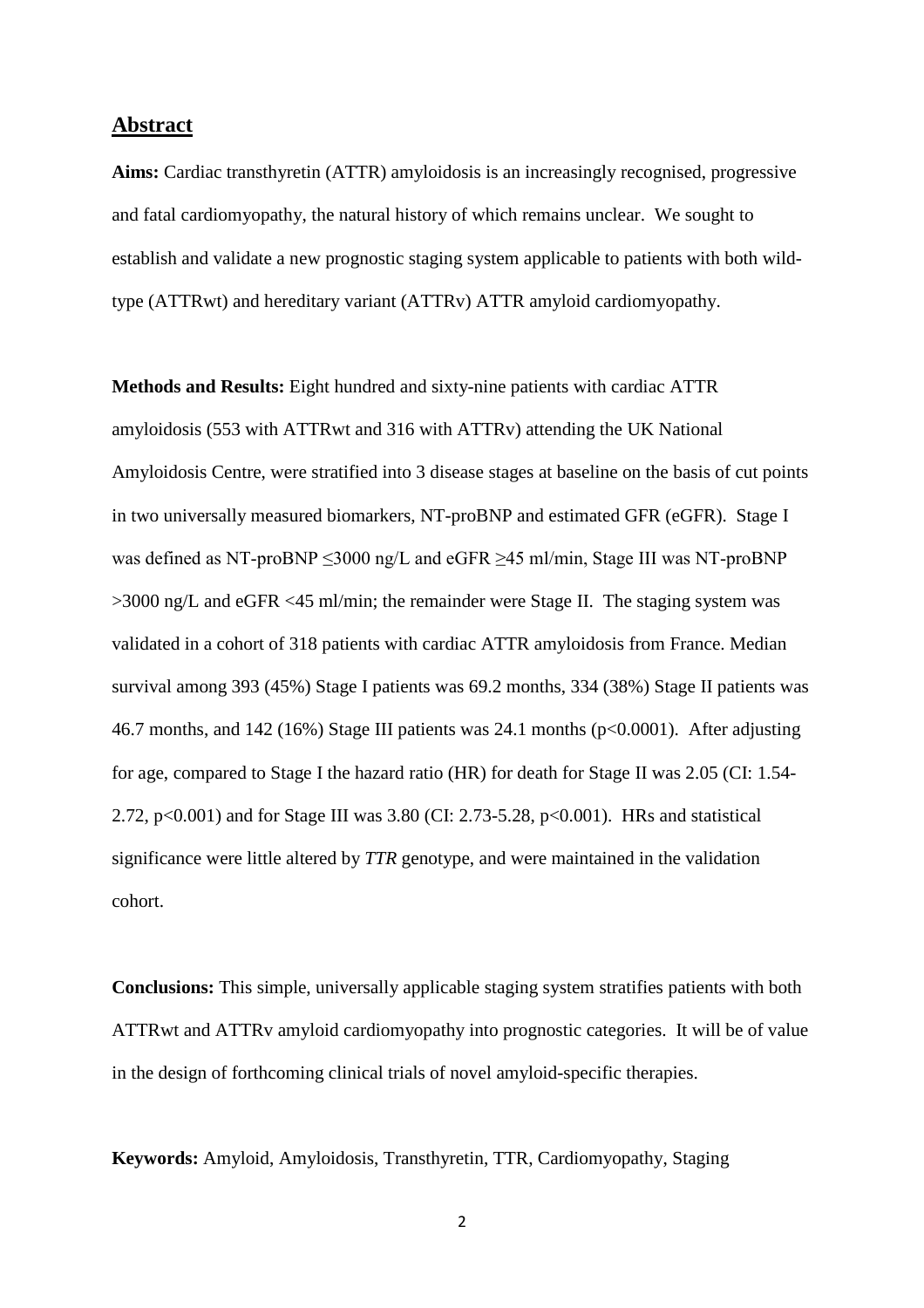## **Introduction**

Cardiac transthyretin (ATTR) amyloidosis is an increasingly recognised cause of heart failure among older individuals.<sup>1</sup> It is an inexorably progressive and eventually fatal restrictive cardiomyopathy. The causative amyloid deposits in the heart may be composed of either wild-type (non-mutated) transthyretin or variant transthyretin (TTR), the latter associated with numerous mutations in the TTR gene.

Until recently, diagnosis of cardiac ATTR amyloidosis required demonstration of amyloid deposits within an endomyocardial biopsy.<sup>2</sup> However, advances in diagnostic imaging techniques, including cardiac magnetic resonance imaging  $(CMR)^{3,4}$  and bone scintigraphy with technetium-labelled DPD,<sup>5,6</sup> HMDP,<sup>7</sup> and PYP<sup>8</sup> have enabled non-invasive, non-histological diagnosis of cardiac ATTR amyloidosis, resulting in a greater than 30 fold increase in diagnosis of this condition in our centre during the past decade. The non-biopsy algorithm for diagnosis of cardiac ATTR amyloidosis was recently validated in an international multi-centre study.<sup>9</sup>

Wild-type ATTR amyloidosis is a condition of older, usually male, individuals.<sup>10</sup> The commonest genetic variants associated with hereditary ATTR amyloid cardiomyopathy are TTR V122I, present in 3-4% of African Americans,  $11$  and TTR T60A, present in many populations with a frequency of up to 1% in one North Western Irish study.<sup>12</sup> Numerous other rare TTR variants are also associated with ATTR amyloid cardiomyopathy.<sup>13</sup> The diagnosis is made at different stages of the natural history of the disease, reflecting awareness within families and physicians, imaging and other resources, and heterogeneous presentations, but the course of both wild-type<sup>10</sup> and variant ATTR cardiac amyloidosis is ultimately that of gradually progressive cardiac failure and death within 10 years. Current management is symptomatic, centred on rhythm control, diuretics and careful regulation of fluid balance. Although there are no specific therapies as yet, a number of targeted anti–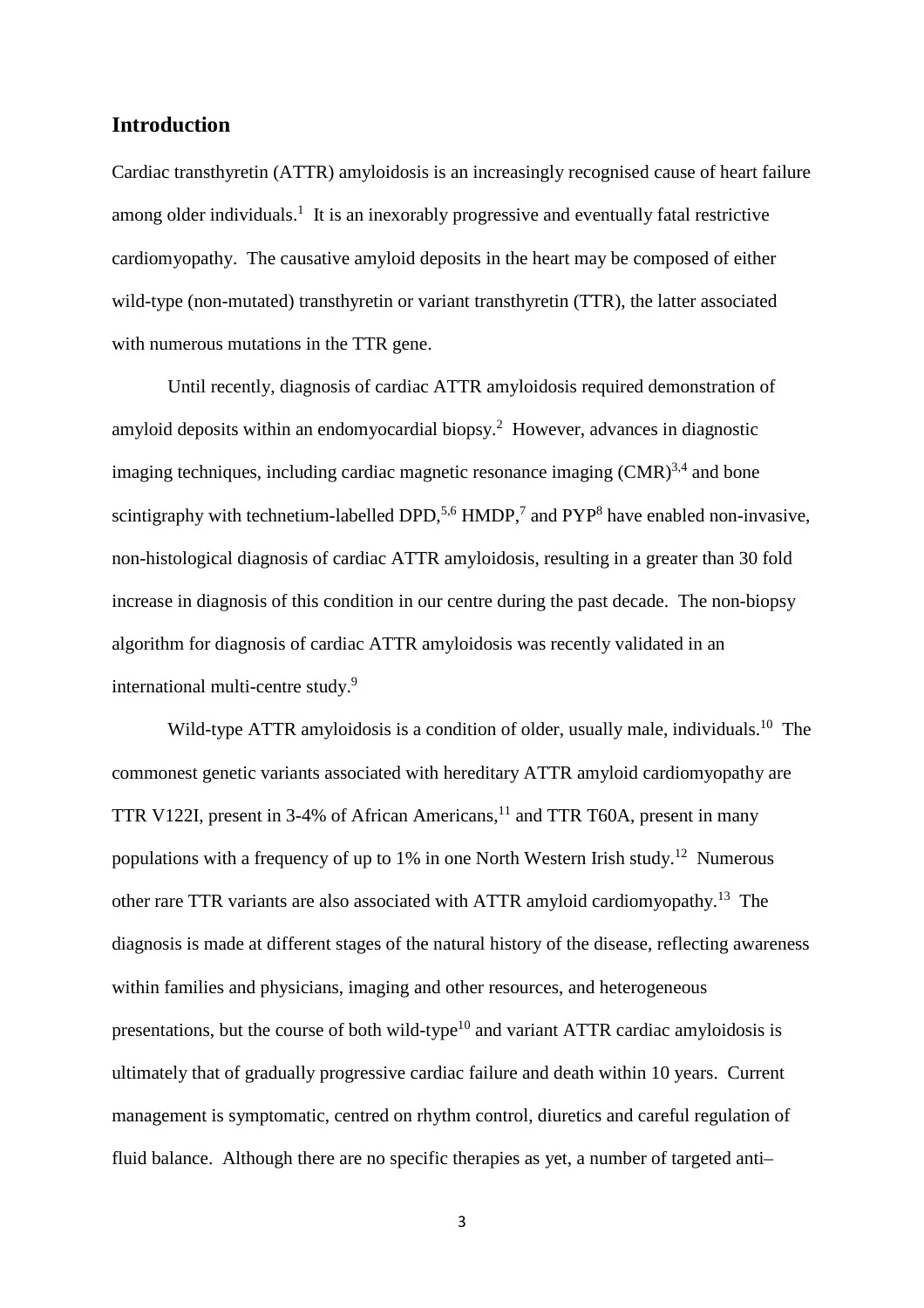amyloid agents, designed either to inhibit ATTR amyloid deposition or to clear away existing cardiac amyloid deposits, are now in phase 2 and 3 clinical trials and are showing great promise.14-17

Currently, there is no substantiated staging system for cardiac ATTR amyloidosis. Grogan and colleagues recently proposed a staging system using N-terminal pro-B-type natriuretic peptide (NT-proBNP) and troponin T (TnT) for wild-type ATTR amyloidosis but this has not been validated and has not been applied to variant  $ATTR$  amyloidosis.<sup>18</sup> Further, this system is confounded by current worldwide use of five generations of troponin assays made by various manufacturers, with different centres favouring different assays. These include newer high sensitivity troponin T (hs-TnT) assays, which not only differ in sensitivity but also give different numerical results to older assays, and troponin I assays.<sup>19</sup> We recently identified NT-proBNP and estimated GFR (eGFR), along with age, to be independent prognostic factors in cardiac ATTR amyloidosis $^{20}$  and sought to investigate and validate a staging system for cardiac ATTR amyloidosis which is applicable to both wild-type and variant ATTR amyloid cardiomyopathy based on these two simple, universally employed, biomarkers.

#### **Methods**

#### **Patients**

A retrospective analysis of 869 patients diagnosed with cardiac ATTR amyloidosis on the basis of the presence of heart failure in conjunction with either endomyocardial biopsy histology confirming ATTR amyloid or previously established non-biopsy diagnostic criteria,<sup>9</sup> who were routinely followed at the UK National Amyloidosis Centre, was performed to establish the staging system (test cohort). All patients had undergone sequencing of the *TTR* gene on the basis of which 553 were diagnosed with wild-type ATTR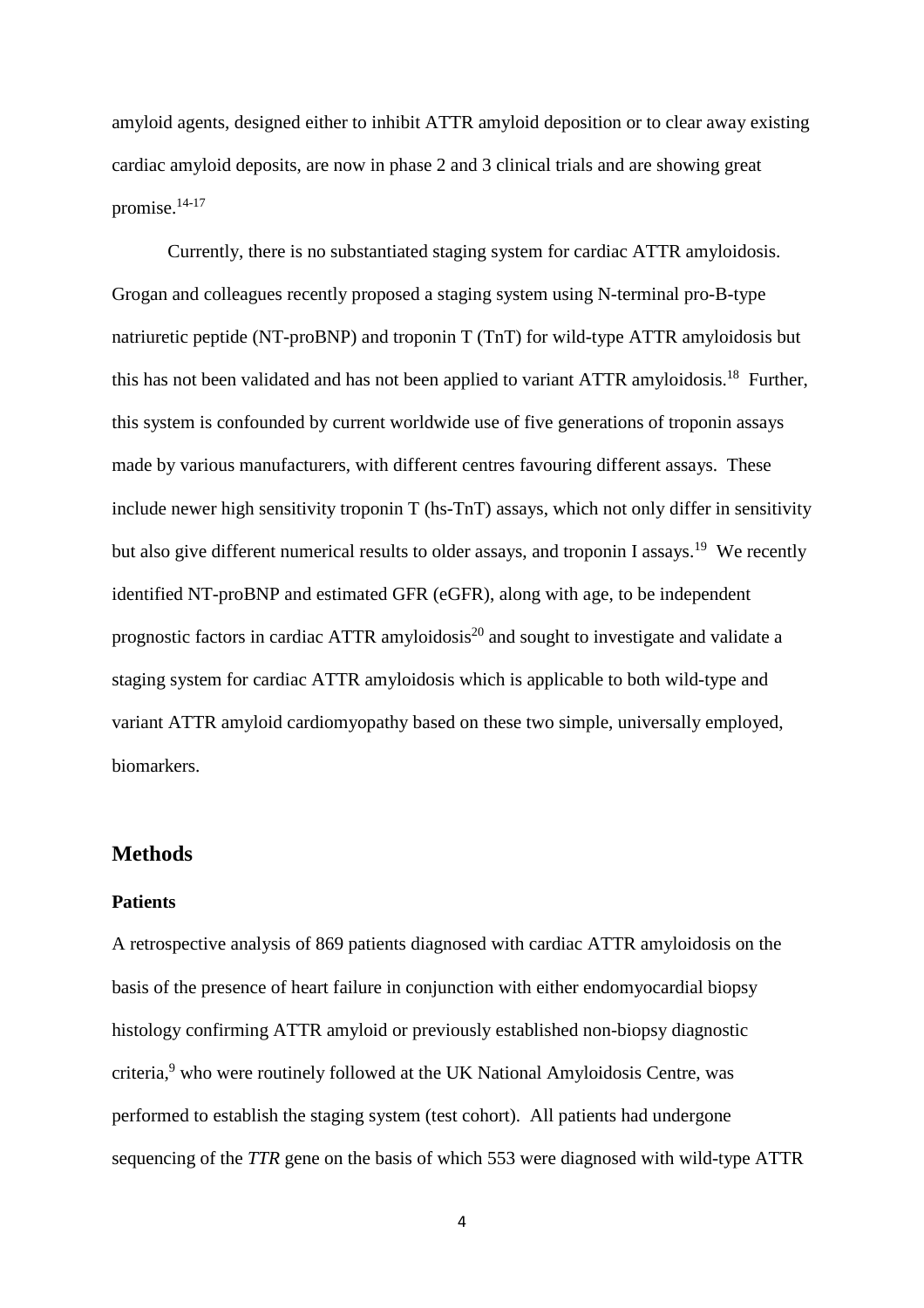cardiac amyloidosis (sub-group 1), 201 were diagnosed with V122I-associated cardiac ATTR amyloidosis (sub-group 2), and 115 were diagnosed with cardiac ATTR amyloidosis in association with other pathogenic TTR variants (sub-group 3); T60A (p.T80A) (n=86), S77Y (p.S97Y) (n=12), D38V (p.D58V), D38Y (p.D58Y), A97S (p.A117S), E42D (p.E62D), E54K (p.E74K), E54L (p.E74L), E89K (p.E109K), E89Q (p.E109Q), F44L (p.F64L), G53A (p.G73A), I107F (p.I127F), I68L (p.I88L), I73V (p.I93V), I84S (p.I104S), I84T (p.I104T), L12P (p.L32P), and Y69F (p.Y89F) in one patient each. Patients with V30M-associated ATTR amyloidosis, which often has a predominantly neuropathic phenotype without cardiomyopathy, were excluded from all analyses.

All patients were managed in accordance with the Declaration of Helsinki and provided informed consent for anonymous publication of scientific data.

#### **Biomarkers**

NT-proBNP was measured with an electrochemiluminescence sandwich immunoassay on the Elecsys system 2010 (Roche Diagnostics). GFR was estimated (eGFR) according to the standard MDRD formula (including the correction for race). High-sensitivity troponin T assay was performed with a second-generation assay after 16<sup>th</sup> December 2015, and prior to that, with a first generation troponin T assay.

#### **Statistical Methods**

The mortality endpoint was defined as time to death from baseline for all deceased patients and time to Censor date, 18<sup>th</sup> May 2017, from baseline among the remainder. Date of baseline was the same as date of diagnosis in >95% of patients and was within one month of diagnosis in nearly all remaining patients, such that median time from diagnosis to baseline was 0 months. Accuracy of occurrence and date of death among deceased patients,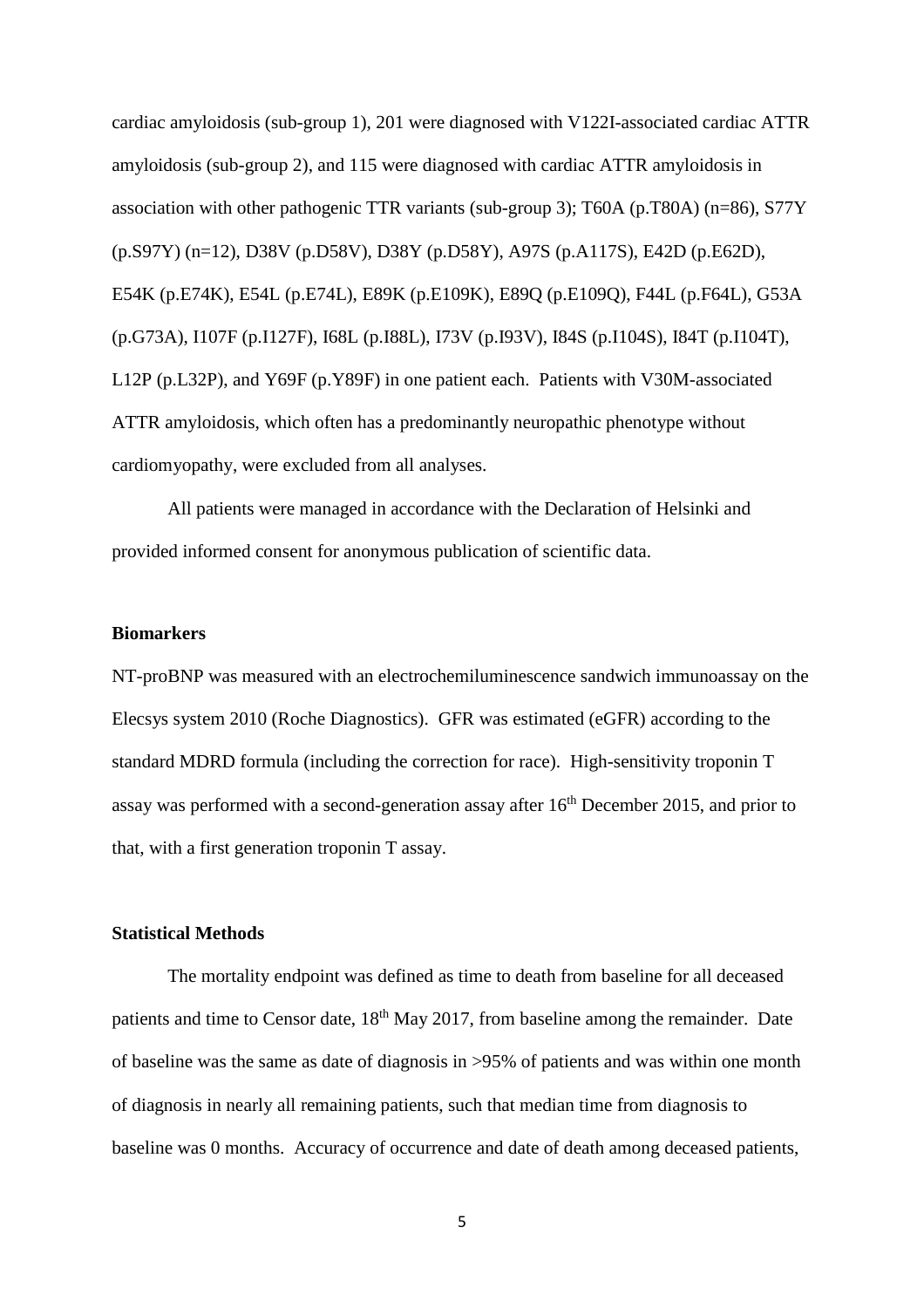and ongoing survival among those who were censored, was ensured on the basis of UK death certificate data from the UK Office of National Statistics.

In order to define the staging system, optimal cut points for relevant variables were chosen on the basis of a receiver operating characteristic curve and then by the Youden method. For NT-proBNP the optimal cut was 3806 ng/L which gave a sensitivity of 56% and specificity of 68%. A cut point of 3000 ng/L gave a sensitivity of 67% and specificity of 57%. The optimal cut point for eGFR was 49 ml/min/1.73m<sup>2</sup> (sensitivity 78%, specificity 38%) and a cut point of 45 ml/min/1.73m<sup>2</sup> (eGFR <45 ml/min/1.73m<sup>2</sup> defines chronic kidney disease stage 3b) gave a sensitivity of 84% and specificity of 32%. Median NT-proBNP in the test cohort was ~3000 ng/L and this cut point along with NT-proBNP of 4000 ng/L were both good discriminators of survival by log rank tests. Different cut points for eGFR alone (according to established CKD stages) were then tested for their discriminatory value for survival, and both 45 ml/min and 30 ml/min were discriminatory. Given the Youden method results, models using both NT-proBNP of 3000 ng/L and 4000 ng/L and eGFR  $45 \text{ ml/min}/1.73 \text{ m}^2$  were then tested for their discriminatory ability and proportional representation. The eGFR cut point of  $45 \text{ ml/min}/1.73 \text{ m}^2$  when combined with the NTproBNP cut point of 3000 ng/L enhanced the discriminatory ability of all models of BNP alone (including an NT-proBNP tertile model), eGFR alone (including an eGFR tertile model) whilst dividing an acceptable proportion of patients into each of three stages. Kaplan-Meier plots were used to view survival from baseline in different groups. Cox proportional hazards regression analysis was used to compare the hazard ratios (HR) for the three stages in the whole cohort and separately for each of the three amyloid sub-groups, with age as a covariate. Results of the age-adjusted models are summarised using estimated hazard ratios with their 95% confidence interval (CI). Harrell's c-statistic was calculated to measure the discriminatory ability of each model.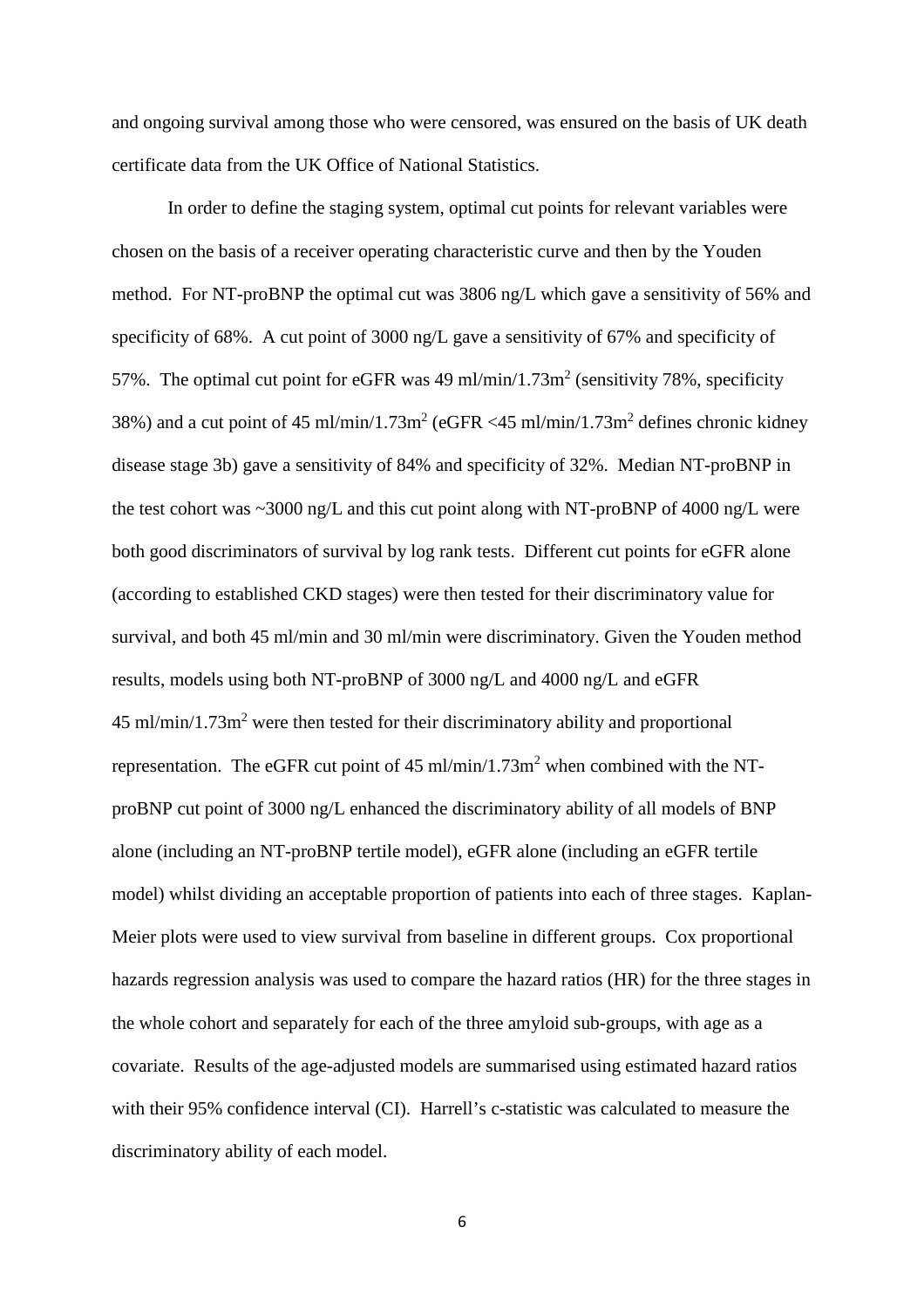The staging system was validated using a cohort of 318 patients, comprising all patients diagnosed with cardiac ATTR amyloidosis and followed at Mondor Amyloidosis Network, Henri Mondor Teaching Hospital, Créteil, France.

Two-sided tests were used for all analyses, and P<0.05 was considered significant. The data were analysed using Stata (StataCorp. 2015. *Stata Statistical Software: Release 14*. College Station, TX: StataCorp LP). The HRs from the previously published staging system using troponin T were determined by Cox proportional hazards regression analysis and compared to those of the currently proposed staging system. The unavoidable methodological limitations of this comparison, due to the replacement of an earlier generation troponin T assay by a high sensitivity troponin T assay on  $16<sup>th</sup>$  December 2015, are acknowledged.

## **Results**

Baseline characteristics of all patients in the test cohort are shown in Table 1. Seven hundred and thirty-five patients (85%) were male, and median age at baseline was 77 years. As expected, the majority of patients with wild-type ATTR and non-V122I-associated variant ATTR amyloidosis were Caucasian and nearly all of those with V122I-associated ATTR amyloidosis were of African ancestry.

Median follow up in the whole test cohort using a reversed survival model was 32.2 months (range 0.1-116 months) and median survival from baseline by Kaplan Meier analysis was 57 months (95% CI: 49.1 – 60.4 months). Two-hundred and eight-one patients died during follow up. Univariable and multivariable analyses of factors associated with death are shown in Supplementary Tables 1 and 2 respectively.

By univariable analyses, NT-proBNP > 3000 ng/L and eGFR <45 ml/min/1.73m<sup>2</sup> were each found to be significantly associated with death (log rank test,  $p<0.0001$ ; Figure 1). A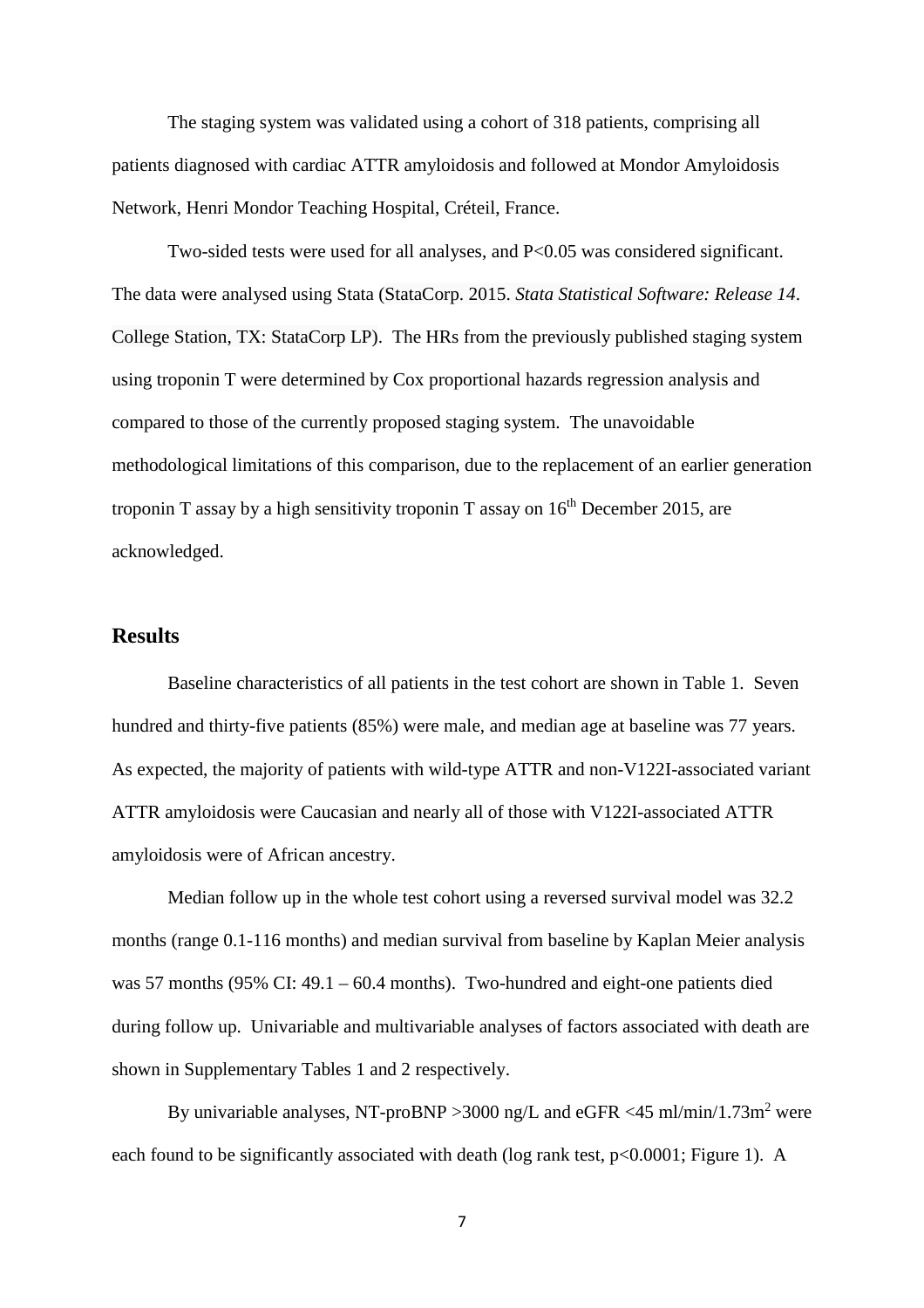staging system was then created using biomarker cutoffs of 3000 ng/L for NT-proBNP and  $45 \text{ ml/min}/1.73 \text{ m}^2$  for eGFR. Stage I was defined as NT-proBNP below or equal to the cutoff and eGFR above or equal to the cutoff, Stage III was defined as NT-proBNP above the cutoff and eGFR below the cutoff and the remainder were classified as Stage II. Three hundred and ninety-three (45%) patients were classified as Stage I, 334 (38%) patients were Stage II and 142 (16%) patients were Stage III. Survival probabilities by Kaplan-Meier analysis stratified by Stage for the whole test cohort are shown in Figure 2. Stage I patients had a median survival of 69.2 months (95% CI: lower limit 62.9 months, upper limit indeterminable), Stage II patients had a median survival of 46.7 months (95% CI: 40.2–57.0 months) and Stage III patients had a median survival of 24.1 months (95% CI: 21.2-29.6 months (p<0.0001 for Stage I vs II and p< 0.0001 for Stage II vs III). After adjusting for age, compared to Stage I, the hazard ratio for death was 2.05 (95% CI: 1.54-2.72,  $p<0.001$ ) for Stage II, and 3.80 (95% CI: 2.73-5.28, p<0.001) for Stage III patients. The hazard ratio for death in patients with Stage III cardiac ATTR amyloidosis compared to Stage II cardiac ATTR amyloidosis was 1.86 (95% CI: 1.38-2.48, p<0.0001). Harrell's c statistic was 0.69 (Table 2).

Among the subset of 553 patients with wild-type ATTR cardiac amyloidosis (subgroup 1), 234 (42%) were classified as stage I, 219 (40%) were stage II, and 100 (18%) patients were stage III. Survival in wild-type ATTR amyloidosis by Kaplan-Meier analysis, stratified by Stage is shown in Figure 3. Stage I patients had a median survival that was indeterminable, Stage II patients had a median survival of 49.2 months (95% CI: lower limit 41.3 months, upper limit indeterminable) and Stage III patients had a median survival of 32.7 months (95% CI: 23.4-37.0 months) ( $p<0.0001$  for Stage I vs II and  $p=0.0003$  for Stage II vs III). After adjusting for age in wild-type ATTR amyloidosis, compared to Stage I, the hazard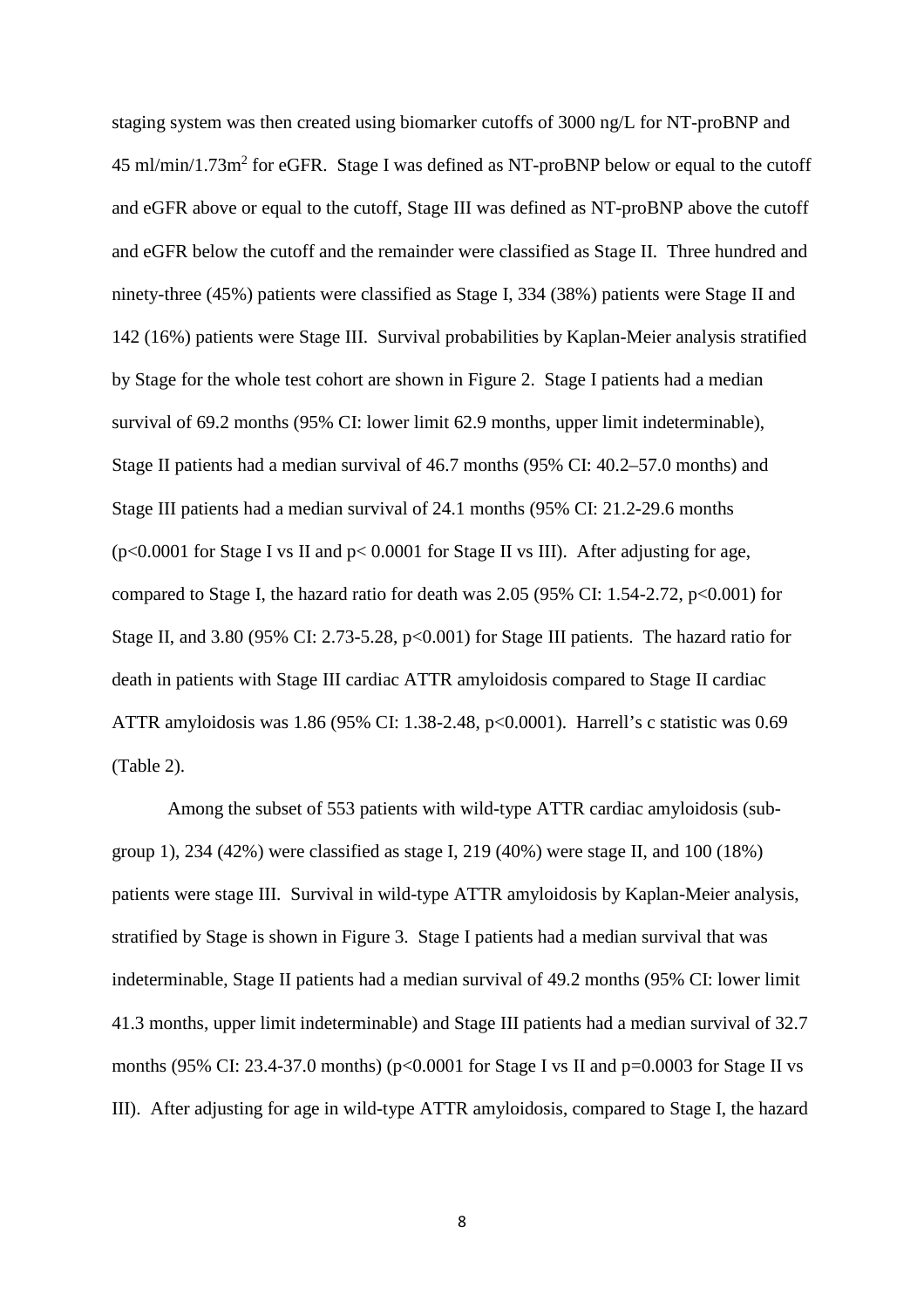ratio for death was 2.26 (95% CI: 1.51-3.36, p<0.001) for Stage II, and 4.37 (95% CI: 2.80- 6.83, p<0.001) for Stage III (Table 2).

Among the subset of 201 patients with V122I-associated ATTR amyloidosis (subgroup 2), 89 (44%) were classified as stage I, 79 (40%) were Stage II, and 33 (16%) patients were Stage III. Survival in V122I-associated ATTR amyloidosis by Kaplan-Meier analysis, stratified by Stage is shown in Figure 4. Stage I patients had a median survival of 54.4 months (95% CI: lower limit 31.1 months, upper limit indeterminable), Stage II patients had a median survival of 28.8 months (95% CI: 23.6–45.1 months) and Stage III patients had a median survival of 17.7 months (95% CI: 11.5–22.3 months) (p=0.006 for Stage I vs II and p=0.013 for Stage II vs III). After adjusting for age in V122I-associated ATTR amyloidosis, compared to Stage I, the hazard ratio for death was 1.91 (95% CI: 1.17-3.12, p=0.009) for Stage II, and 3.48 (95% CI: 1.94-6.27, p<0.001) for Stage III patients (Table 2).

Among the subset of 115 patients with cardiac ATTR amyloidosis associated with variants other than V122I (sub-group 3), 70 (61%) were classified as Stage I, 36 (31%) were Stage II, and 9 (8%) patients were Stage III. Survival in non-V122I-associated variant ATTR amyloidosis by Kaplan-Meier analysis, stratified by Stage is shown in Figure 5. Stage I patients had a median survival of 76.7 months (95% CI: lower limit 69.0 months, upper limit indeterminable), Stage II patients had a median survival of 54.0 months (95% CI: 28.6–74.6) and Stage III patients had a median survival of 24.1 months (95% CI: lower limit 6.3 months, upper limit indeterminable) ( $p<0.02$  for Stage I vs II and  $p<0.03$  for Stage II vs III). After adjusting for age in non-V122I-associated variant ATTR amyloidosis, compared to Stage I, the hazard ratio for death was 2.28 (95% CI: 1.04-4.98, p=0.039) for Stage II, and 4.05 (95% CI: 1.54-10.64, p=0.005) for Stage III patients (Table 2).

The staging system was applied to the validation cohort of 318 patients with cardiac ATTR amyloidosis; this cohort consisted of 186 patients with wild-type ATTR amyloidosis,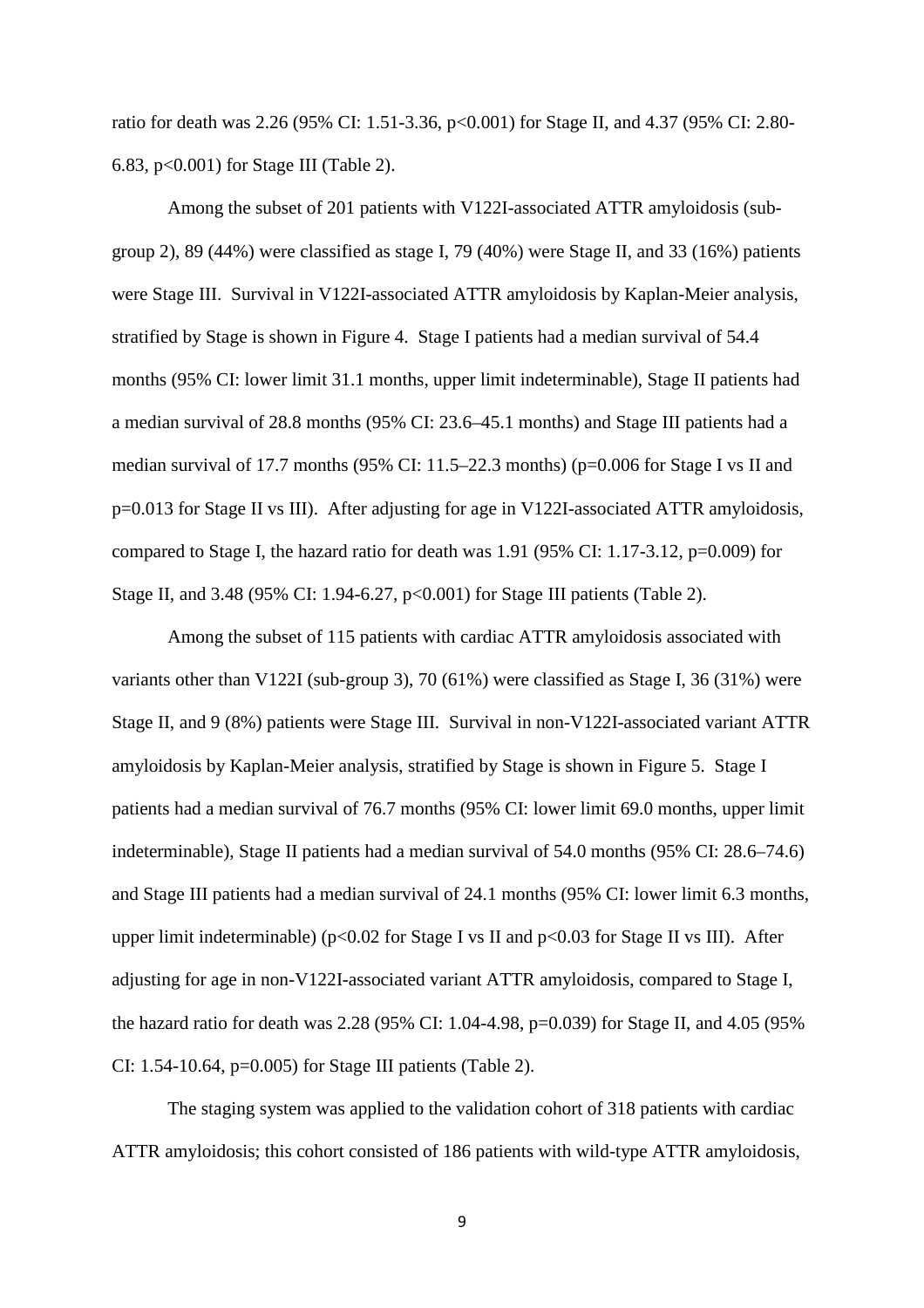68 patients with V122I-associated ATTR amyloidosis and 64 patients with 21 other known pathogenic TTR variants resulting in cardiac ATTR amyloidosis, including 16 variants that were not included in the test cohort. The baseline characteristics of the validation cohort are shown in Table 1. Despite the 'unselected' nature of the validation cohort, formal calibration with the test cohort indicated remarkable consistency across all three disease stages and a calibration coefficient of 0.999. One hundred and fifty (47%) patients were classified as Stage I, 118 (37%) patients were Stage II and 50 (16%) patients were Stage III. Survival by Kaplan-Meier analysis stratified by stage is shown in Figure 6 and the results from Cox proportional hazards regression analysis, adjusting for age, are shown in Table 2. Stage I patients had a median survival of 69.2 months, Stage II patients had a median survival of 35.0 months and Stage III patients had a median survival of 20.5 months (p<0.0001 for Stage I vs II and P=0.01 for Stage II vs III). After adjusting for age, compared to Stage I, the hazard ratio for death was 3.36 (95% CI: 1.79-6.29, p<0.001) for Stage II, and 6.92 (95%CI: 3.45- 13.87, p<0.001) for Stage III patients. The hazard ratio for patients with Stage III cardiac ATTR amyloidosis compared to Stage II was 2.06 (95% CI: 1.12-3.79, p=0.020). Harrell's c statistic was 0.71 (Table 2).

Comparison of hazard ratios for death between this and the previously reported staging system which used Troponin T and NT-proBNP is shown in Table 2.

#### **Discussion**

We present a staging system that is applicable to both wild-type ATTR and variant ATTR cardiac amyloidosis, using two simple and universally measured serum biomarkers, NTproBNP and eGFR. Patients are diagnosed with cardiac ATTR amyloidosis at different stages in its natural history and this staging system, which is highly informative on prognosis and will be relevant for stratifying the enrolment of patients into forthcoming clinical trials of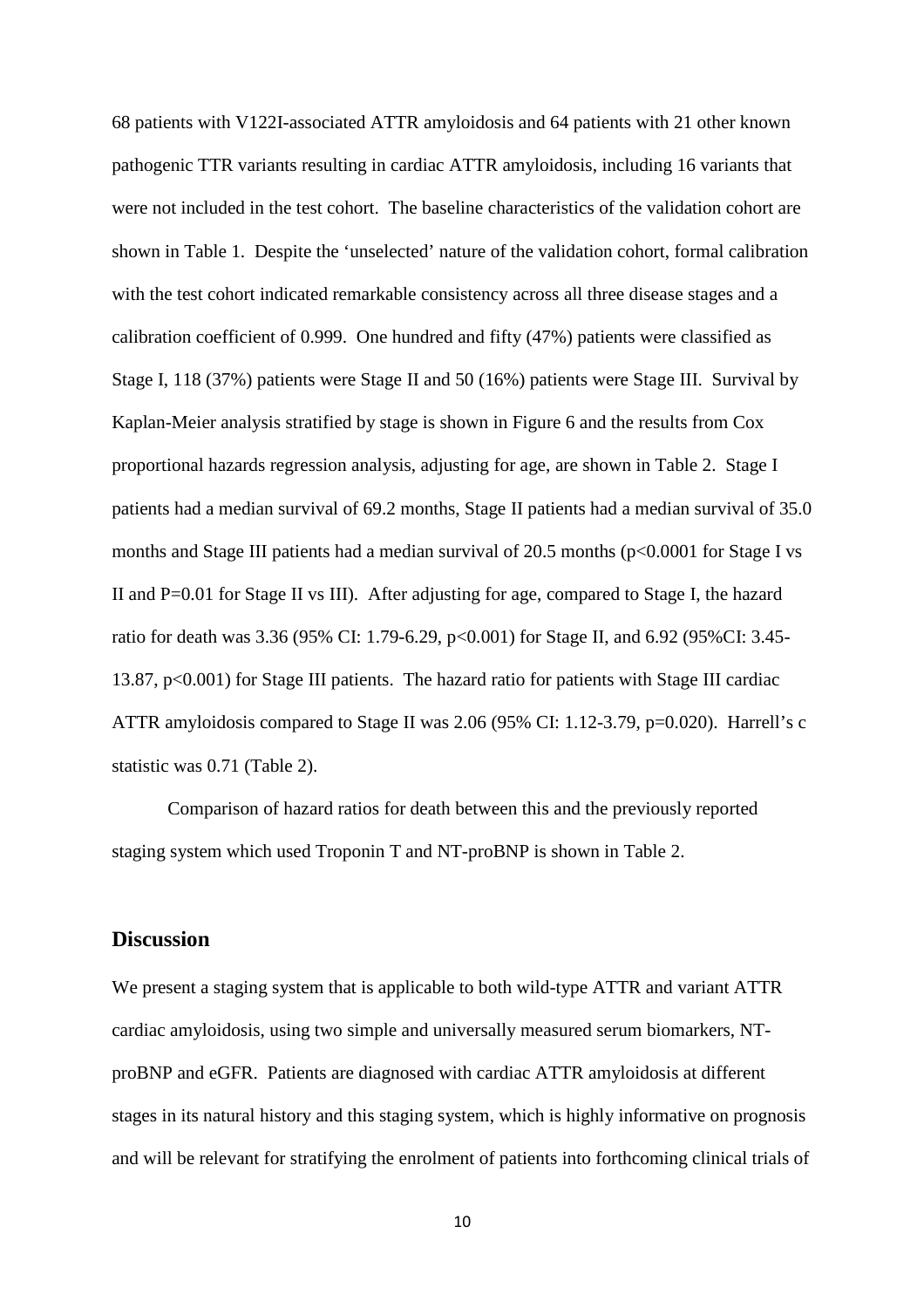novel therapies, represents an important advance, particularly given its simplicity and wide applicability. The staging system discriminates between the  $\approx$ 20% patients with cardiac ATTR amyloidosis who have a median survival of approximately 2 years, the 40% who have a median survival of about 4 years, and the ~40% who have a median survival of around 6 years. Whilst our data validate the previously proposed staging system in wild-type ATTR amyloidosis, using Troponin T and NT-proBNP measurement, this cardiac biomarker based system in our own large dataset was less discriminatory and less consistent with respect to hazard ratios of death across different genotypes than our NT-proBNP and eGFR system, the performance of which was remarkably similar across all pathogenic TTR genotypes and between the test and validation cohorts (Table 2). This, coupled with the widespread availability and consistent inter-assay performance of both the eGFR and NT-proBNP biomarkers used in our staging system, leads us to recommend widespread adoption of this staging system in patients with cardiac ATTR amyloidosis.

Interestingly, a smaller proportion of patients with non-V122I-associated hereditary cardiac ATTR amyloidosis had Stage III disease at the time of diagnosis compared with other types of cardiac ATTR amyloidosis studied here. This is perhaps not surprising since patients with most other pathogenic TTR variants usually have additional autonomic and peripheral nerve amyloidosis, i.e., familial amyloid polyneuropathy, $^{21}$  along with a family history of a similar disease phenotype in a first degree relative such that they may conceivably seek medical attention with earlier cardiac involvement than patients with wildtype ATTR amyloidosis or V122I-associated cardiac ATTR amyloidosis who are usually diagnosed after developing overt cardiac symptoms.<sup>22</sup> Nonetheless, with the notable exception of V30M-associated ATTR amyloidosis which frequently presents with isolated neuropathic symptoms in the absence of cardiomyopathy (hence exclusion of such patients from this study), by the time patients with non-V122I hereditary ATTR amyloidosis are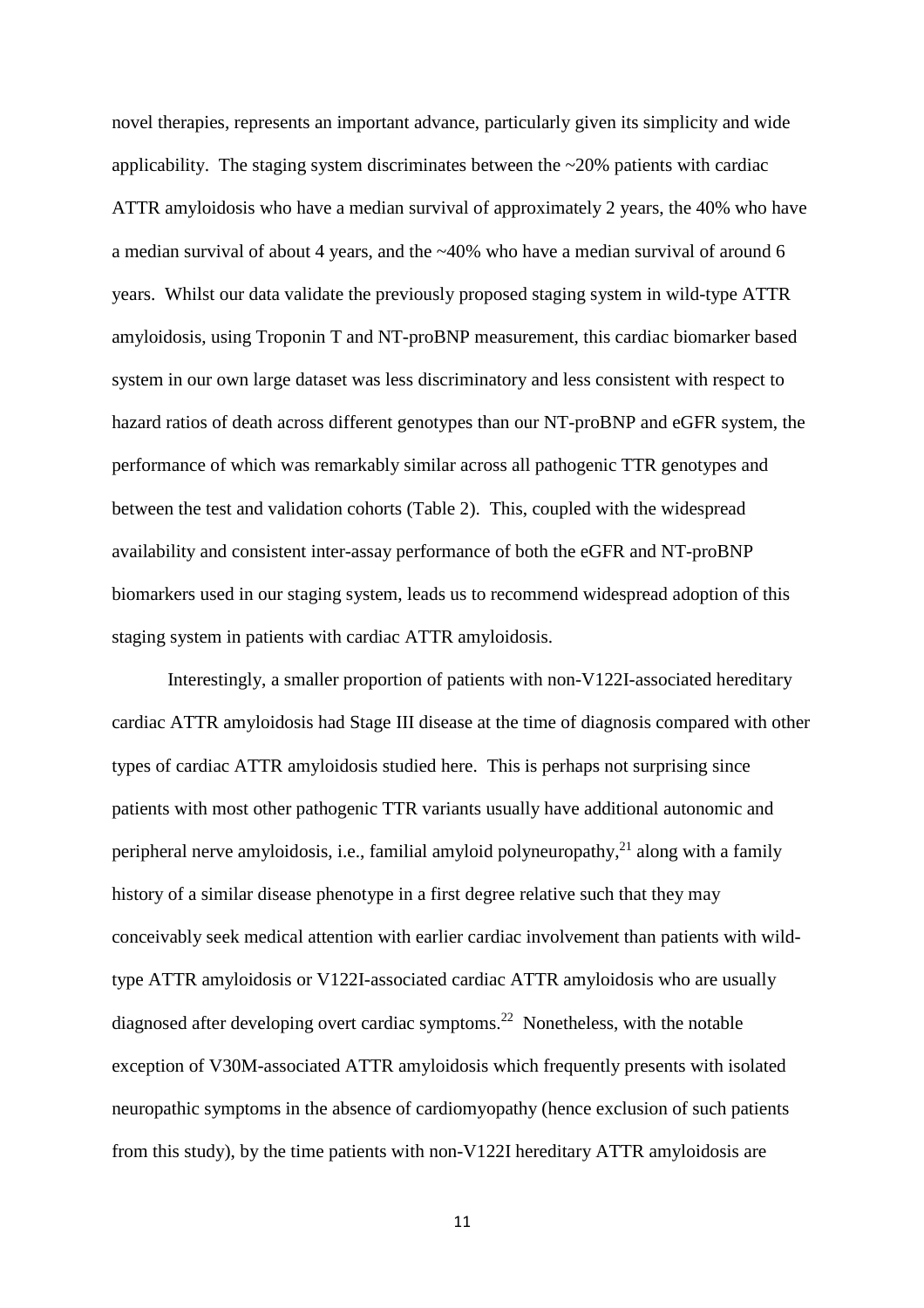diagnosed, there is invariably evidence of the characteristic amyloid cardiomyopathy and heart failure on investigation using biomarkers, imaging and histology.

It is also noteworthy that despite there being a similar proportion of patients with V122I-associated cardiac ATTR amyloidosis and wild-type ATTR cardiac amyloidosis classified with Stage I, Stage II and Stage III disease, the prognosis of ATTR V122I cardiac amyloidosis was slightly poorer in all three stages. In looking for a possible explanation of this, we noted that eGFR values within each disease stage were similar between patients with V122I and wild-type ATTR amyloidosis, but median NT-proBNP concentration was higher in Stage II and Stage III patients with V122I (median 5176 ng/L and 9527 ng/L respectively) compared to wild-type cases (4212 ng/L and 7776 ng/L respectively). This suggests that the V122I patients may have had slightly more advanced disease at baseline, which is supported further by a higher proportion of this group having NYHA class III/IV heart failure at baseline (Table 1). However, poorer survival of patients with V122I-associated ATTR amyloidosis might also reflect a more aggressive disease phenotype or poorer efficacy of supportive heart failure treatment in black individuals. Further studies to determine which of these factors is responsible for the prognostic differences highlighted here will be greatly enhanced by use of this staging system.

Although there is a correlation between NT-proBNP concentration and eGFR in the general population, the NT-proBNP concentrations that were observed in this patient group and, more importantly, the cutoff of  $3000 \text{ ng/L}$  is higher than that expected in patients with end-stage renal disease who are euvolaemic and free of significant cardiac disease. The relationship between these two biomarkers in patients with cardiac ATTR amyloidosis, a cause of type 2 cardio-renal syndrome, is complex and reflects a combination of factors including degree of cardiac infiltration, fluid status, hormonal axes, diuretic requirements and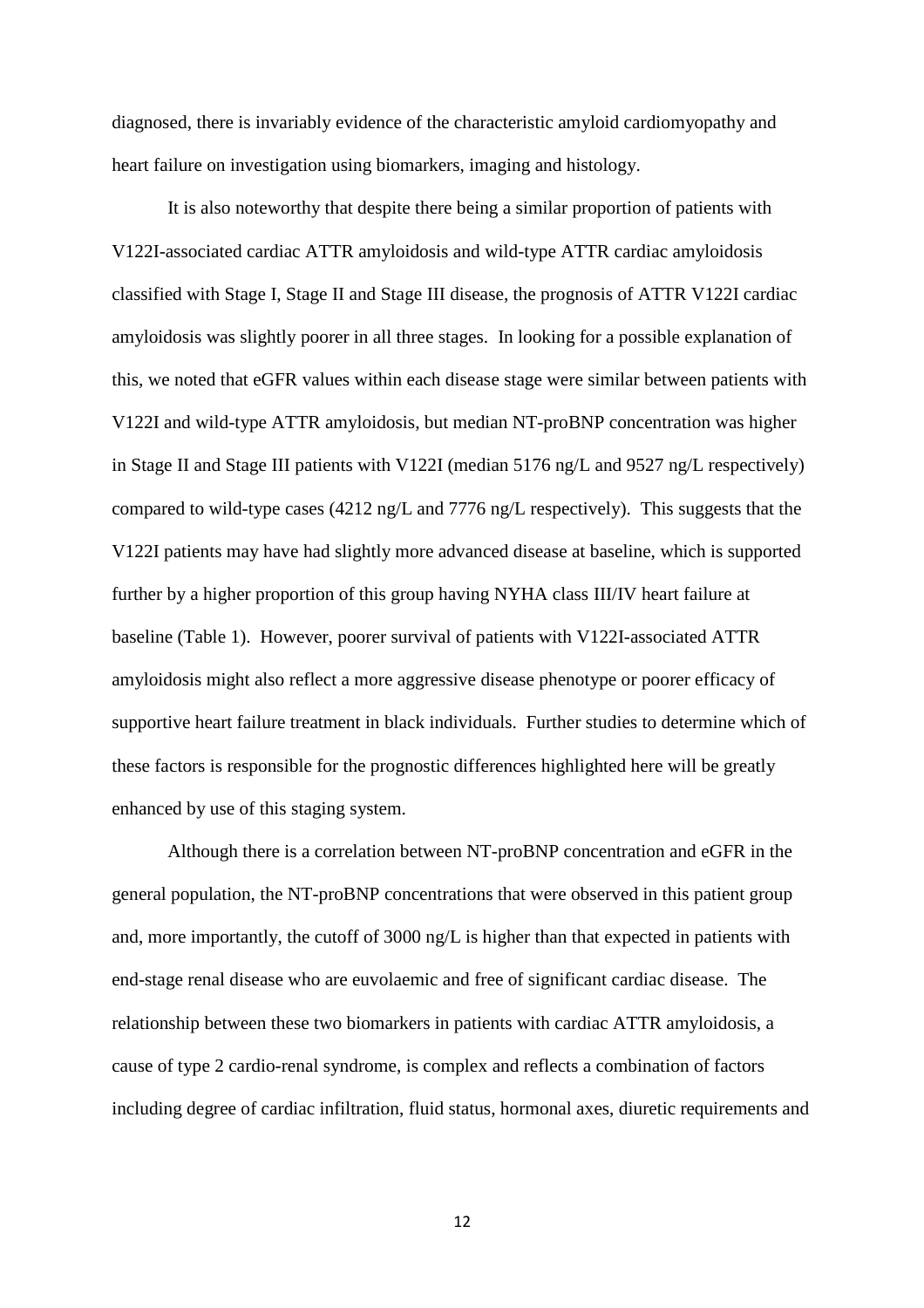renal perfusion potentially influenced by renovascular amyloid, thus justifying their combined use within the same model.

Until recently there was no therapy known to alter the natural history of cardiac ATTR amyloidosis. However, several promising treatments have lately emerged for neuropathic ATTR amyloidosis, including antisense oligonucleotide and siRNA therapies, which inhibit TTR production by 80-90% and appear to substantially diminish disease progression.<sup>14,23</sup> These therapies are currently in phase 3 clinical trials in patients with hereditary, predominantly neuropathic ATTR amyloidosis and will require evaluation in cardiac ATTR amyloidosis. Although a study of revusiran, the first of these agents to be tested in cardiac ATTR amyloidosis, was discontinued prematurely due to a mortality imbalance, further studies of TTR-lowering therapy in cardiac ATTR amyloidosis are likely to follow. Similarly, diflunisal and tafamidis, small molecule drugs that stabilise the circulating TTR tetramer, have shown clinical benefit in neuropathic ATTR amyloidosis $24.25$ and tafamidis is currently undergoing evaluation in a phase 3 study in patients with cardiac ATTR amyloidosis. Lastly, a novel antibody therapy, which has been shown to clear hepatic and renal amyloid deposits, $^{16}$  is shortly to be evaluated in patients with cardiac ATTR amyloidosis. The existence of a validated staging system for ATTR amyloid cardiomyopathy, applicable to patients with both wild-type and variant ATTR amyloidosis, analogous to the 'Mayo' disease staging system that has very successfully been employed to stratify patients with systemic AL amyloidosis,  $2<sup>6</sup>$  will undoubtedly facilitate the clinical development of these promising novel therapies.

In summary, we present here a simple, novel staging system for cardiac ATTR amyloidosis, based on two universally measured biomarkers, which stratifies patients with both wild-type and variant ATTR amyloid cardiomyopathy into prognostic categories. This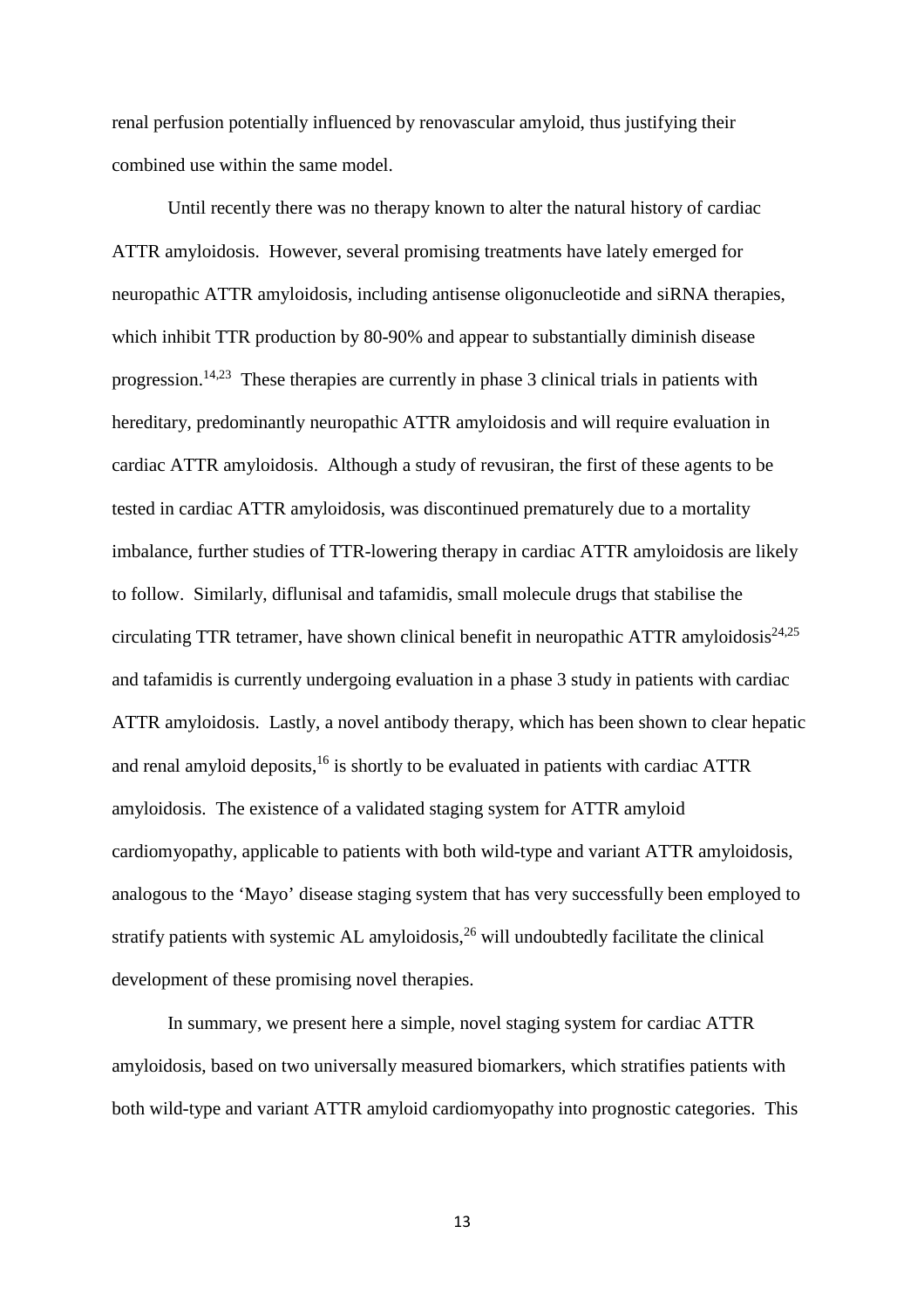staging system represents an important advance in the management of cardiac ATTR amyloidosis.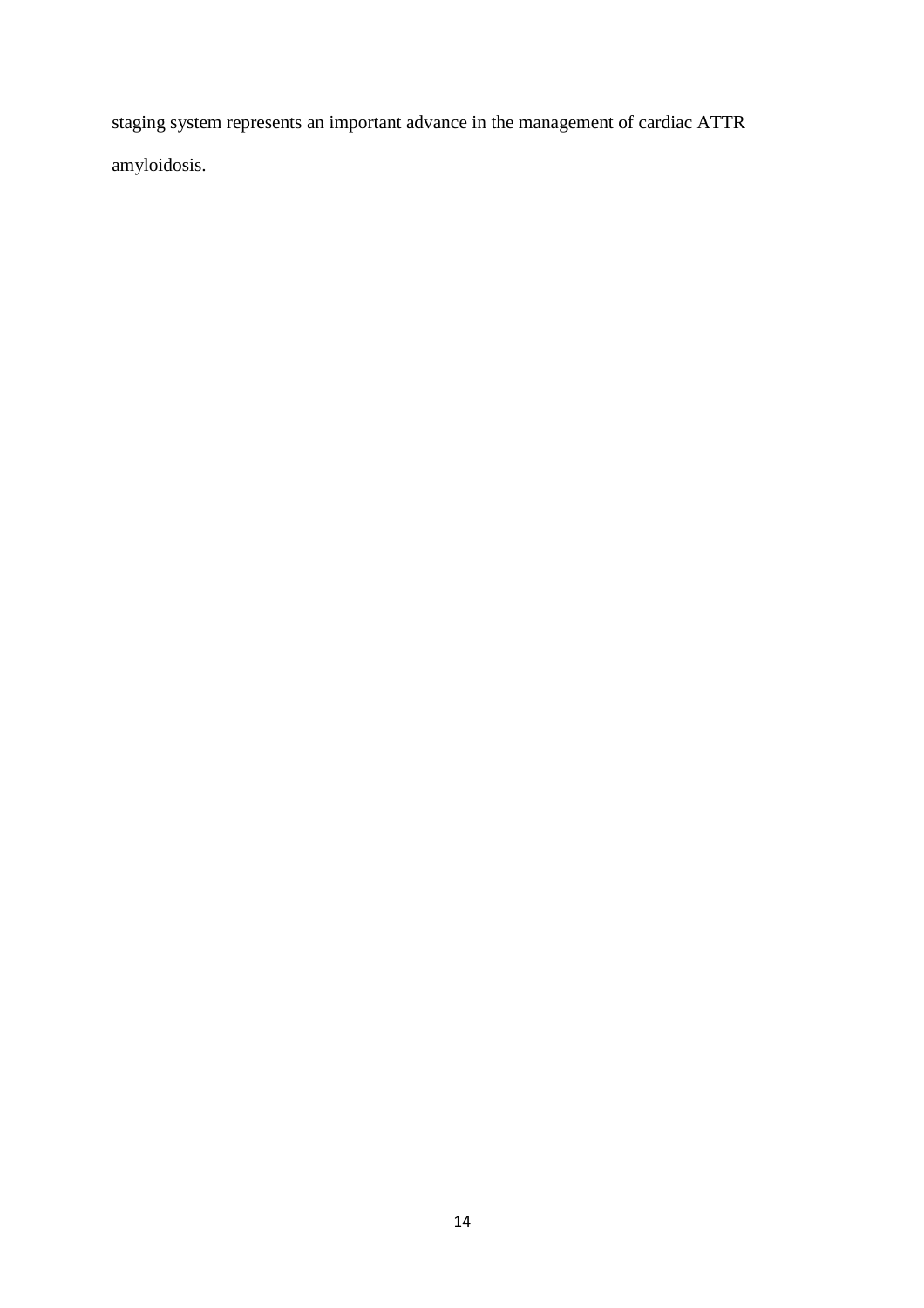# **Acknowledgements**

We thank our many physician colleagues for referring and caring for the patients. Core support for the National Amyloidosis Centre is provided by NHS England, the UK National Institute for Health Research Biomedical Research Centre and Unit Funding Scheme. JDG, TD, AP and PNH were responsible for conceiving the study, interpreting the results and drafting the manuscript. MF, MH, HJL, AMN, CCQ, TR, CJW, EGL, TL, JAG, DR were responsible for data collection and interpretation of results. We thank Professor Mathew Maurer, Columbia University Medical Center, Clinical Cardiovascular Research Lab for the Elderly, New York-Presbyterian Hospital, USA, for his helpful suggestions.

# **Conflict of interest**

None to declare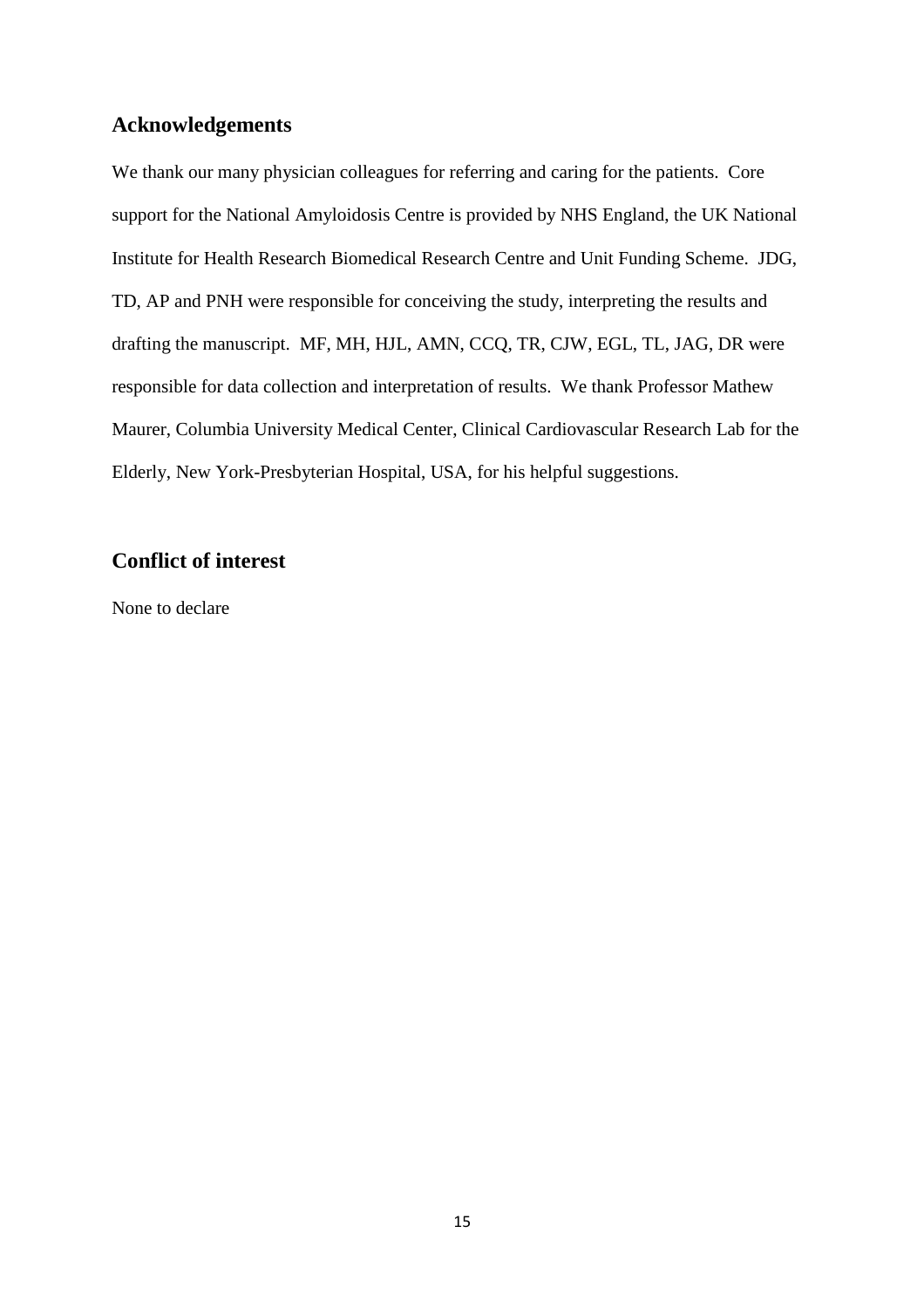### **References**

1. Mirzoyev SA, Edwards WD, Mohammed SF, Donovan JL, Roger VL, Grogan DR, Redfield MM. Cardiac Amyloid Deposition is Common in Elderly Patients with Heart Failure and Preserved Ejection Fraction. *Circulation* 2010;**122**:A17926.

2. Pepys MB. Amyloidosis. *Annu Rev Med* 2006;**57**:223-241.

3. Fontana M, Banypersad SM, Treibel TA, Maestrini V, Sado DM, White SK, Pica S, Castelletti S, Piechnik SK, Robson MD, Gilbertson JA, Rowczenio D, Hutt DF, Lachmann HJ, Wechalekar AD, Whelan CJ, Gillmore JD, Hawkins PN, Moon JC. Native T1 mapping in transthyretin amyloidosis. *JACC Cardiovasc Imaging* 2014;**7**:157-165.

4. Fontana M, Pica S, Reant P, Abdel-Gadir A, Treibel TA, Banypersad SM, Maestrini V, Barcella W, Rosmini S, Bulluck H, Sayed RH, Patel K, Mamhood S, Bucciarelli-Ducci C, Whelan CJ, Herrey AS, Lachmann HJ, Wechalekar AD, Manisty CH, Schelbert EB, Kellman P, Gillmore JD, Hawkins PN, Moon JC. Prognostic Value of Late Gadolinium Enhancement Cardiovascular Magnetic Resonance in Cardiac Amyloidosis. *Circulation* 2015;**132**:1570- 1579.

5. Perugini E, Guidalotti PL, Salvi F, Cooke RM, Pettinato C, Riva L, Leone O, Farsad M, Ciliberti P, Bacchi-Reggiani L, Fallani F, Branzi A, Rapezzi C. Noninvasive etiologic diagnosis of cardiac amyloidosis using 99mTc-3,3-diphosphono-1,2-propanodicarboxylic acid scintigraphy. *J Am Coll Cardiol* 2005;**46**:1076-1084.

6. Rapezzi C, Quarta CC, Guidalotti PL, Longhi S, Pettinato C, Leone O, Ferlini A, Salvi F, Gallo P, Gagliardi C, Branzi A. Usefulness and limitations of 99mTc-3,3 diphosphono-1,2-propanodicarboxylic acid scintigraphy in the aetiological diagnosis of amyloidotic cardiomyopathy. *Eur J Nucl Med Mol Imaging* 2011;**38**:470-478.

7. Glaudemans AW, van Rheenen RW, van den Berg MP, Noordzij W, Koole M, Blokzijl H, Dierckx RA, Slart RH, Hazenberg BP. Bone scintigraphy with (99m)technetium-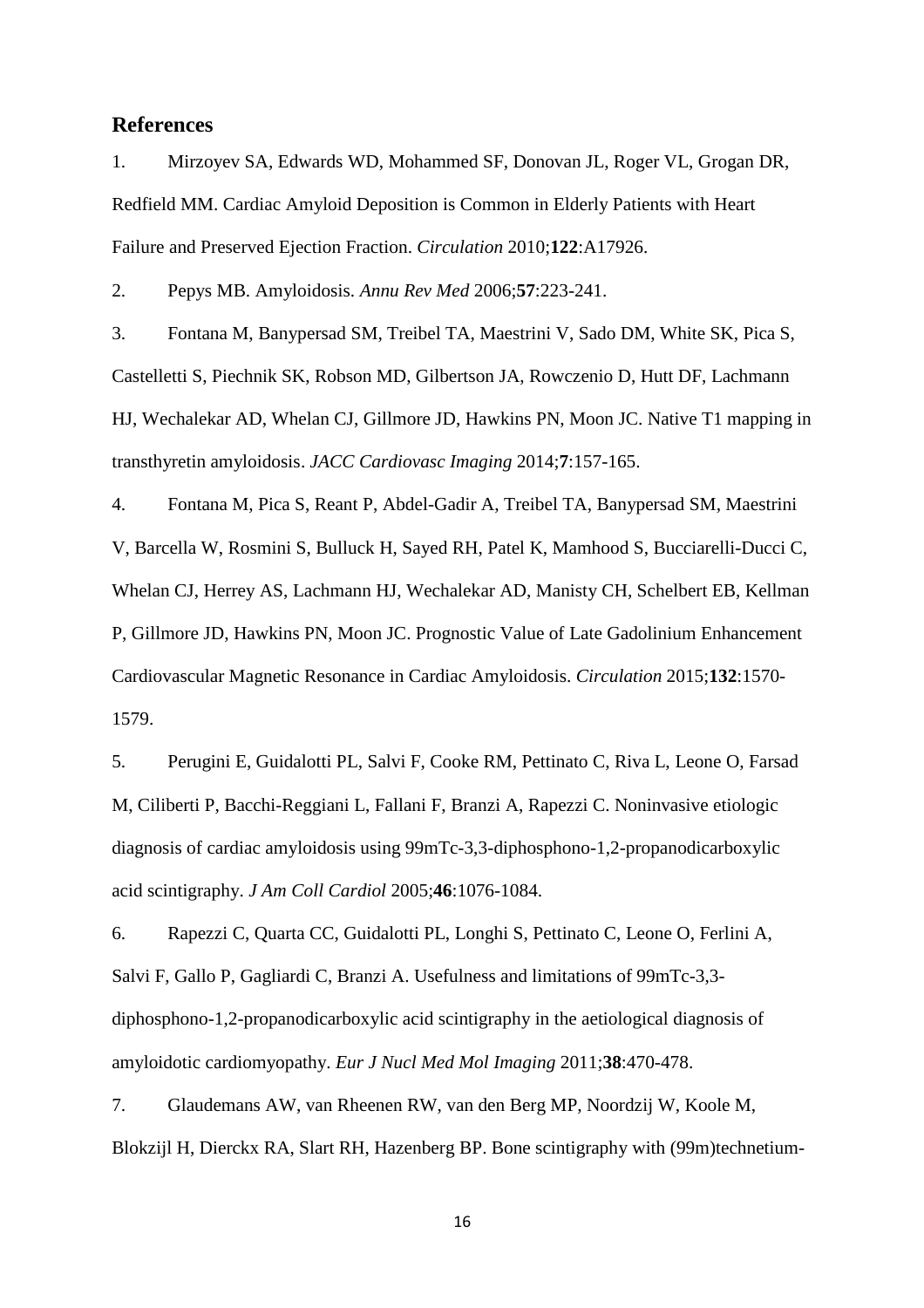hydroxymethylene diphosphonate allows early diagnosis of cardiac involvement in patients with transthyretin-derived systemic amyloidosis. *Amyloid* 2014;**21**:35-44.

8. Maurer MS. Noninvasive Identification of ATTRwt Cardiac Amyloid: The Reemergence of Nuclear Cardiology. *Am J Med* 2015;**128**:1275-1280.

9. Gillmore JD, Maurer MS, Falk RH, Merlini G, Damy T, Dispenzieri A, Wechalekar AD, Berk JL, Quarta CC, Grogan M, Lachmann HJ, Bokhari S, Castano A, Dorbala S, Johnson GB, Glaudemans AW, Rezk T, Fontana M, Palladini G, Milani P, Guidalotti PL, Flatman K, Lane T, Vonberg FW, Whelan CJ, Moon JC, Ruberg FL, Miller EJ, Hutt DF, Hazenberg BP, Rapezzi C, Hawkins PN. Nonbiopsy Diagnosis of Cardiac Transthyretin Amyloidosis. *Circulation* 2016;**133**:2404-2412.

10. Pinney JH, Whelan CJ, Petrie A, Dungu J, Banypersad SM, Sattianayagam P, Wechalekar A, Gibbs SDJ, Venner CP, Wassef N, McCarthy CA, Gilbertson JA, Rowczenio D, Hawkins PN, Gillmore JD, Lachmann HJ. Senile Systemic Amyloidosis: Clinical Features at Presentation and Outcome. *J Am Heart Assoc* 2013;**2**:e000098.

11. Jacobson DR, Pastore RD, Yaghoubian R, Kane I, Gallo G, Buck FS, Buxbaum JN. Variant-sequence transthyretin (isoleucine 122) in late-onset cardiac amyloidosis in black Americans. *N Engl J Med* 1997;**336**:466-473.

12. Reilly MM, Staunton H, Harding AE. Familial amyloid polyneuropathy (TTR ala 60) in north west Ireland: a clinical, genetic, and epidemiological study. *J Neurol Neurosurg Psychiatry* 1995;**59**:45-49.

13. Rowczenio DM, Noor I, Gillmore JD, Lachmann HJ, Whelan C, Hawkins P, N. Obici L, Westermark P, Grateau G, Wechalekar AD. Online registry for mutations in hereditary amyloidosis including nomenclature recommendations. *Hum Mutat* 2014;**35**:E2403-E2412.

14. Coelho T, Adams D, Silva A, Lozeron P, Hawkins PN, Mant T, Perez J, Chiesa J, Warrington S, Tranter E, Munisamy M, Falzone R, Harrop J, Cehelsky J, Bettencourt BR,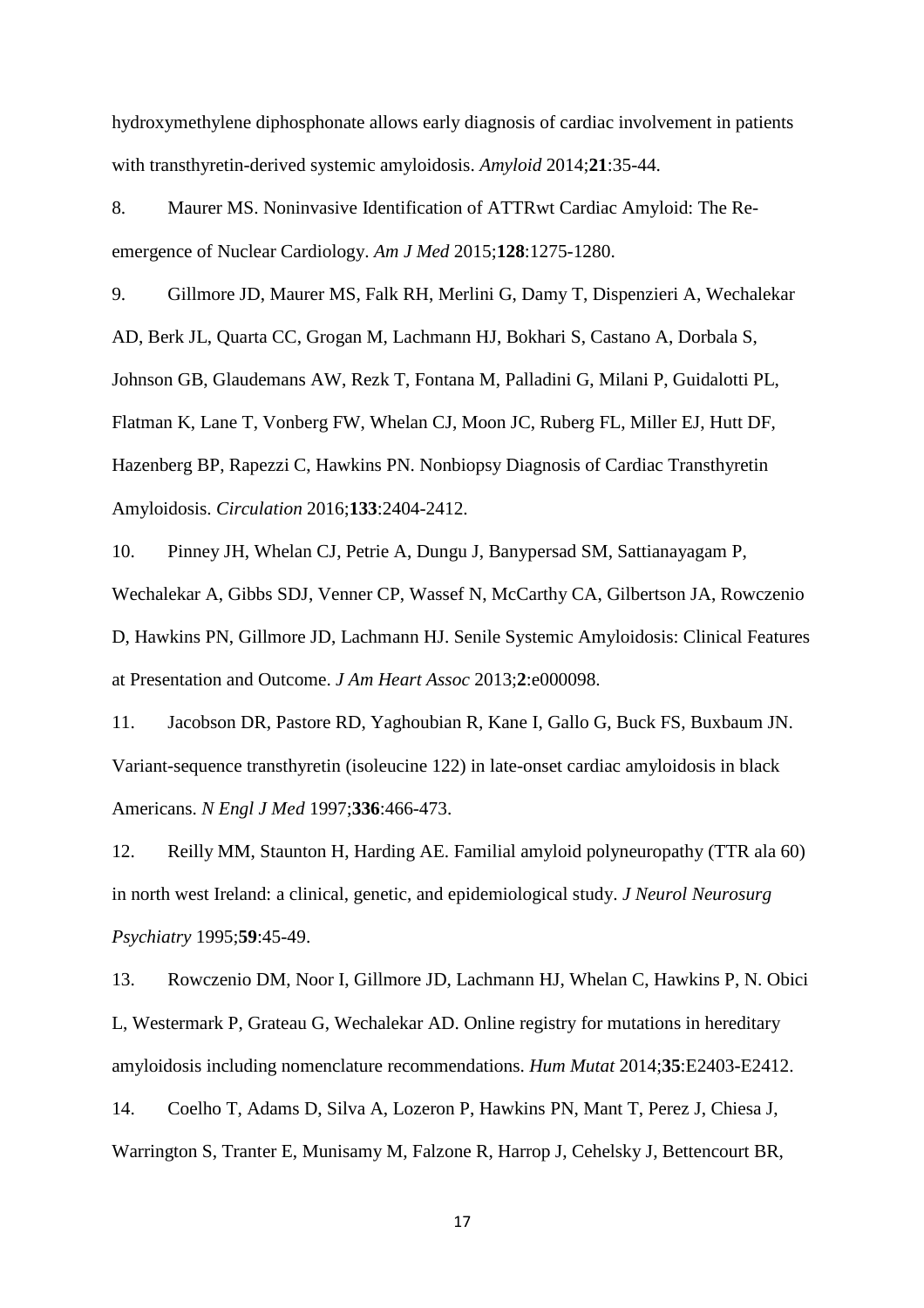Geissler M, Butler JS, Sehgal A, Meyers RE, Chen Q, Borland T, Hutabarat RM, Clausen VA, Alvarez R, Fitzgerald K, Gamba-Vitalo C, Nochur SV, Vaishnaw AK, Sah DW, Gollob JA, Suhr OB. Safety and efficacy of RNAi therapy for transthyretin amyloidosis. *N Engl J Med* 2013;**369**:819-829.

15. Dubrey S, Ackermann E, Gillmore J. The transthyretin amyloidoses: advances in therapy. *Postgrad Med J* 2015;**91**:439-448.

16. Richards DB, Cookson LM, Berges AC, Barton SV, Lane T, Ritter JM, Fontana M, Moon JC, Pinzani M, Gillmore JD, Hawkins PN, Pepys MB. Therapeutic Clearance of Amyloid by Antibodies to Serum Amyloid P Component. *N Engl J Med* 2015;**373**:1106- 1114.

17. Benson MD, Ackermann EJ, Monia BP. Treatment of transthyretin cardiomyopathy with a TTR-specific antisense oligonucleotide (IONIS-TTRRx). *Amyloid* 2017;**24**:134-135.

18. Grogan M, Scott CG, Kyle RA, Zeldenrust SR, Gertz MA, Lin G, Klarich KW, Miller WL, Maleszewski JJ, Dispenzieri A. Natural History of Wild-Type Transthyretin Cardiac Amyloidosis and Risk Stratification Using a Novel Staging System. *J Am Coll Cardiol* 2016;**68**:1014-1020.

19. Garg P, Morris P, Fazlanie AL, Vijayan S, Dancso B, Dastidar AG, Plein S, Mueller C, Haaf P. Cardiac biomarkers of acute coronary syndrome: from history to high-sensitivity cardiac troponin. *Intern Emerg Med* 2017;**12**:147-155.

20. Hutt DF, Fontana M, Burniston M, Quigley AM, Petrie A, Ross JC, Page J, Martinez-Naharro A, Wechalekar AD, Lachmann HJ, Quarta CC, Rezk T, Mahmood S, Sachchithanantham S, Youngstein T, Whelan CJ, Lane T, Gilbertson JA, Rowczenio D, Hawkins PN, Gillmore JD. Prognostic utility of the Perugini grading of 99mTc-DPD scintigraphy in transthyretin (ATTR) amyloidosis and its relationship with skeletal muscle and soft tissue amyloid. *Eur Heart J Cardiovasc Imaging* 2017;[Epub ahead of print]..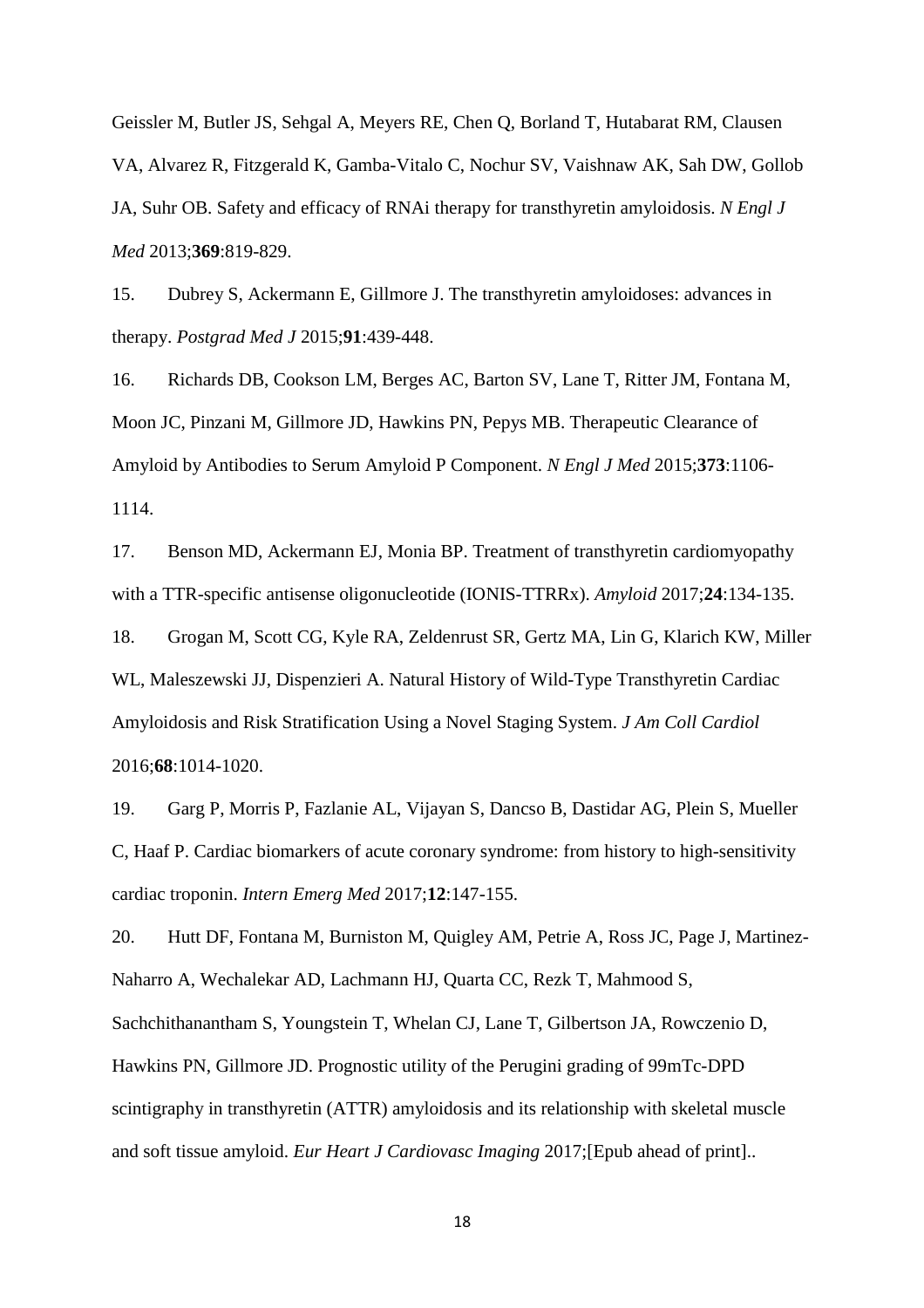21. Sattianayagam PT, Hahn AF, Whelan CJ, Gibbs SD, Pinney JH, Stangou AJ, Rowczenio D, Pflugfelder PW, Fox Z, Lachmann HJ, Wechalekar AD, Hawkins PN, Gillmore JD. Cardiac phenotype and clinical outcome of familial amyloid polyneuropathy associated with transthyretin alanine 60 variant. *Eur Heart J* 2012;**33**:1120-1127.

22. Gillmore JD, Hawkins PN. V122I transthyretin variant in elderly black Americans. *N Engl J Med* 2015;**372**:1769.

23. Ackermann EJ, Guo S, Booten S, Alvarado L, Benson M, Hughes S, Monia BP. Clinical development of an antisense therapy for the treatment of transthyretin-associated polyneuropathy. *Amyloid* 2012;**19 Suppl 1**:43-44.

24. Coelho T, Maia LF, Martins da Silva A, Waddington Cruz M, Plante-Bordeneuve V, Lozeron P, Suhr OB, Campistol JM, Conceicao IM, Schmidt HH, Trigo P, Kelly JW, Labaudiniere R, Chan J, Packman J, Wilson A, Grogan DR. Tafamidis for transthyretin familial amyloid polyneuropathy: a randomized, controlled trial. *Neurology* 2012;**79**:785- 792.

25. Berk JL, Suhr OB, Obici L, Sekijima Y, Zeldenrust SR, Yamashita T, Heneghan MA, Gorevic PD, Litchy WJ, Wiesman JF, Nordh E, Corato M, Lozza A, Cortese A, Robinson-Papp J, Colton T, Rybin DV, Bisbee AB, Ando Y, Ikeda S, Seldin DC, Merlini G, Skinner M, Kelly JW, Dyck PJ. Repurposing diflunisal for familial amyloid polyneuropathy: a randomized clinical trial. *JAMA* 2013;**310**:2658-2667.

26. Dispenzieri A, Gertz M, Kyle R, Lacy M, Burritt MF, Therneau TM, Greipp PR, Witzig TE, Lust JA, Rajkumar SV, Fonseca R, Zeldenrust SR, McGregor CG, Jaffe AS. Serum cardiac troponins and N-terminal pro-brain natriuretic peptide: a staging system for primary systemic amyloidosis. *J Clin Oncol* 2004;**22**:3751-3757.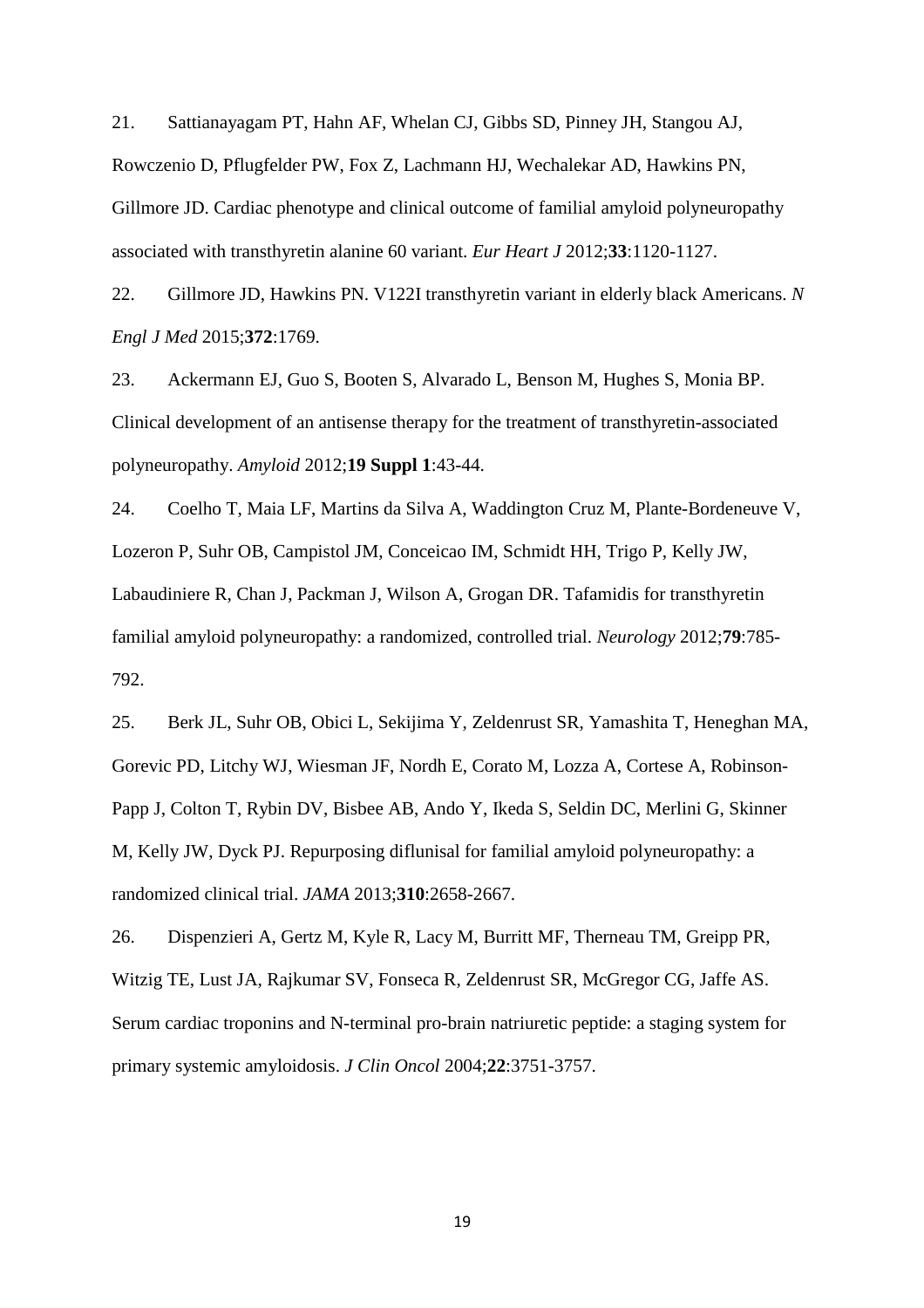## **Figure Legends**

**Figure 1.** Kaplan Meier curves showing survival probabilities in patients with cardiac ATTR amyloidosis. A) Stratified by  $eGFR \ge 45$  ml/min/1.73m<sup>2</sup> vs < 45 ml/min/1.73m<sup>2</sup> (Log rank test, p<0.0001). B) Stratified by NT-proBNP < 3000 ng/L vs > 3000 ng/L (Log rank test, p<0.0001).

**Figure 2.** Kaplan Meier curves showing survival probabilities in 869 patients with cardiac ATTR amyloidosis stratified by disease stage (Log rank test; Stage I vs Stage II,  $p<0.0001$ ; Stage II vs Stage III,  $p<0.0001$ ).

**Figure 3.** Kaplan Meier curves showing survival probabilities in 553 patients with wild-type ATTR cardiac amyloidosis stratified by disease stage (Log rank test; Stage I vs Stage II, p<0.0001; Stage II vs Stage III, p=0.0003).

**Figure 4.** Kaplan Meier curves showing survival probabilities in 201 patients with V122Iassociated cardiac ATTR amyloidosis stratified by disease stage (Log rank test; Stage I vs Stage II,  $p=0.006$ ; Stage II vs Stage III,  $p=0.013$ ).

Figure 5. Kaplan Meier curves showing survival probabilities in 115 patients with non-V122I-associated variant ATTR cardiac amyloidosis stratified by disease stage. In order to satisfy the proportional hazards assumption, separate analyses were performed before and after 18 months, the time at which the curves cross (Before 18 months: Log rank test; Stage I vs Stage II, p=0.72; Stage II vs Stage III, p<0.001. From 18 months: Log rank test; Stage I vs Stage II, p=0.02; Stage II vs Stage III, p=0.25).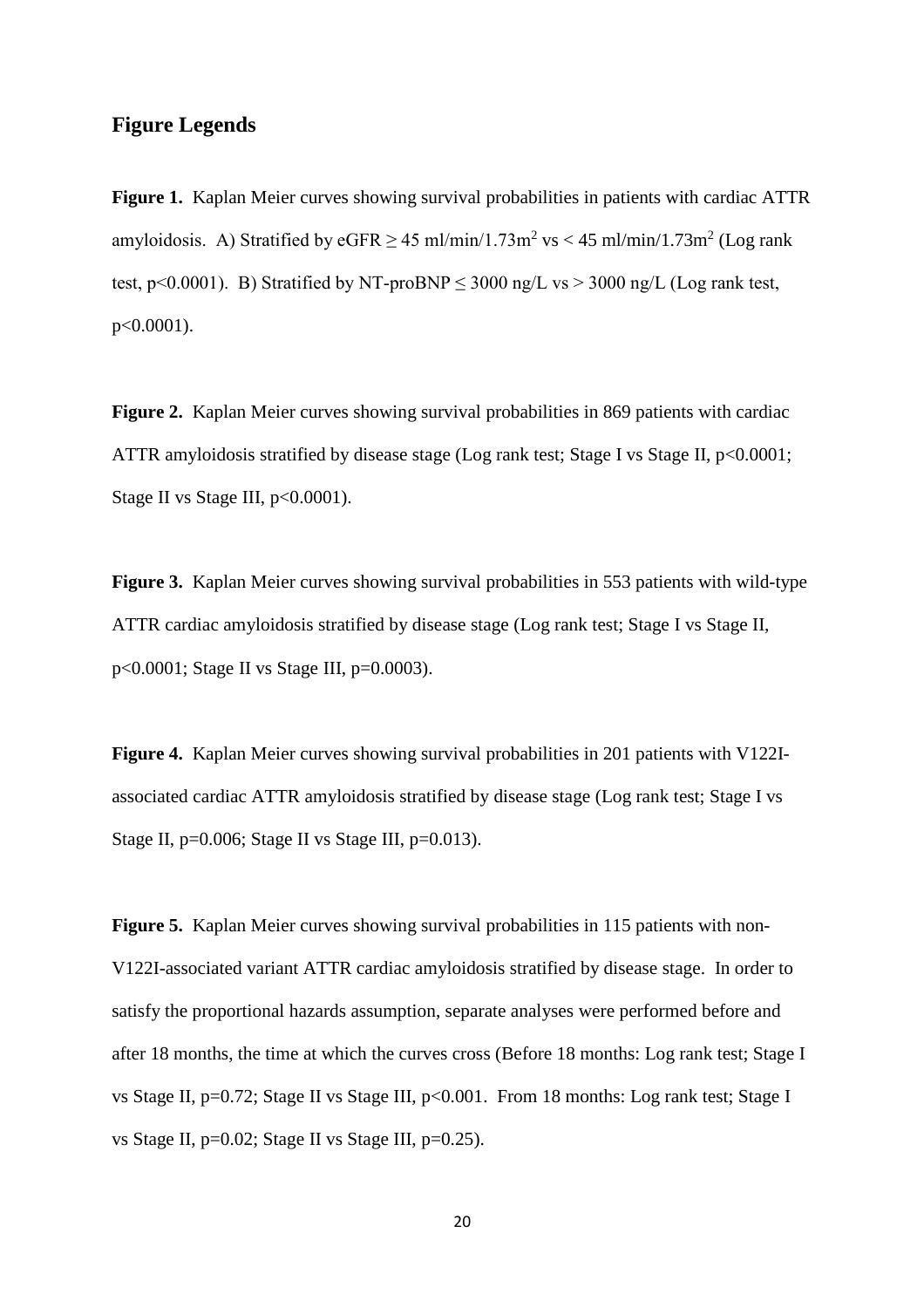**Figure 6.** Kaplan Meier curves showing survival probabilities in 318 with cardiac ATTR amyloidosis (validation cohort) stratified by disease stage (Log rank test; Stage I vs Stage II, p<0.0001; Stage II vs Stage III, p=0.01).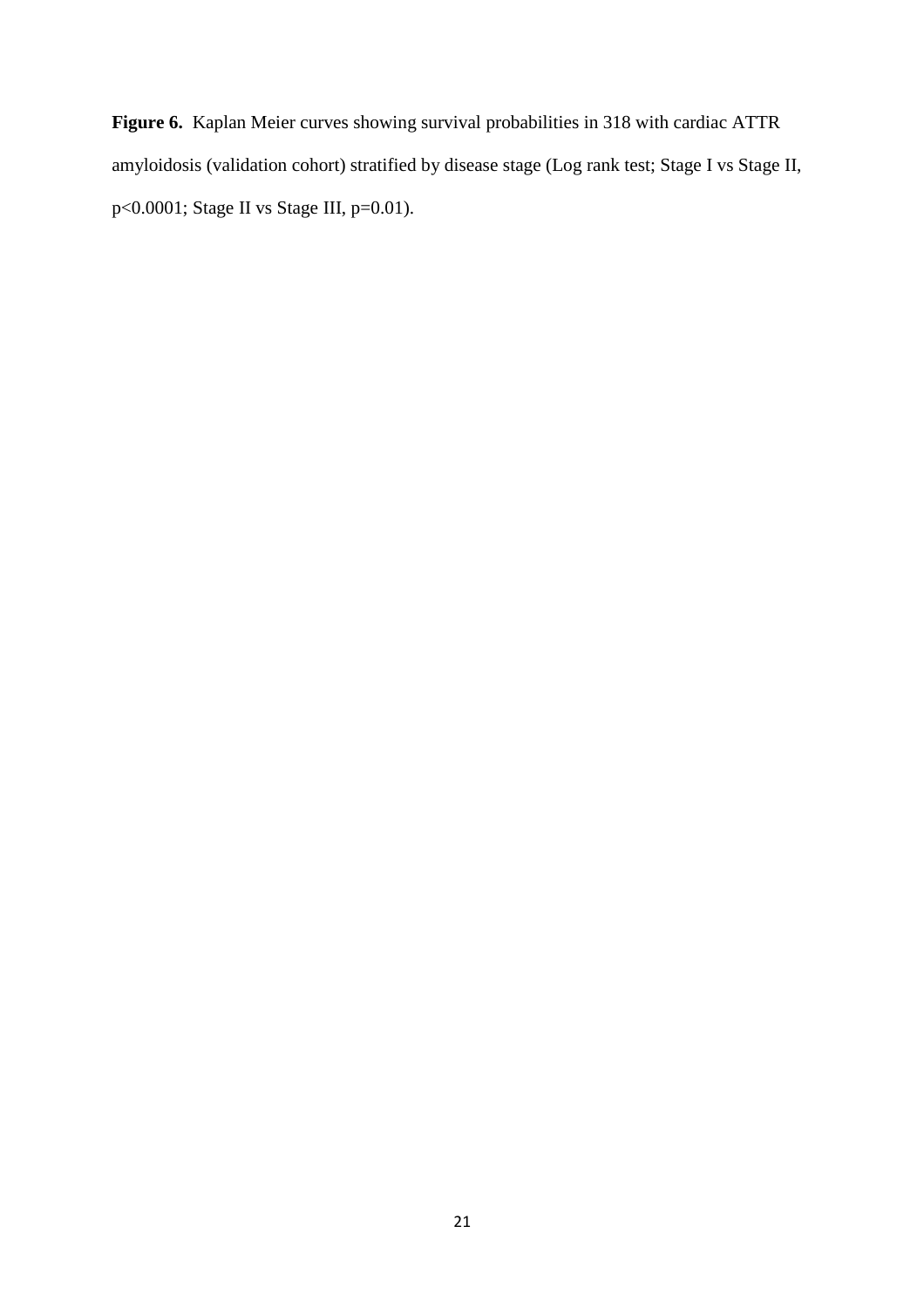|                                         | <b>ATTR amyloidosis</b>          | <b>Wild-type ATTR</b><br>amyloidosis | V122I-associated ATTR<br>amyloidosis | Non-V122I-associated<br>variant ATTR<br>amyloidosis | <b>ATTR amyloidosis</b>          |
|-----------------------------------------|----------------------------------|--------------------------------------|--------------------------------------|-----------------------------------------------------|----------------------------------|
|                                         | (Whole test cohort)<br>$N = 869$ | (Sub-group 1)<br>$N = 553$           | (Sub-group 2)<br>$N = 201$           | (Sub-group 3)<br>$N = 115$                          | (Validation cohort)<br>$N = 318$ |
| Median (Range) Age at diagnosis (years) | 77 (41-95)                       | 78 (51-95)                           | 77 (47 - 90)                         | $66(41 - 82)$                                       | 77 (30-96)                       |
| Male Sex (%)                            | 737 (85%)                        | 522 (94%)                            | 143 (71%)                            | 70 (61%)                                            | 258 (81%)                        |
| Median (Range) Creatinine (µmol/L)      | $108(34 - 441)$                  | $110(53 - 357)$                      | 119 (46 - 441)                       | $78(34 - 186)$                                      | 102 (11-344)                     |
| Median eGFR (ml/min)                    | $61(12 - 90)$                    | 58 $(15 - 90)$                       | $62(12 - 90)$                        | $83(23 - 90)$                                       | $65(12 - 90)$                    |
| CKD stage I (n)                         | 99                               | 37                                   | 16                                   | 46                                                  | 59                               |
| CKD stage II (n)                        | 358                              | 221                                  | 89                                   | 48                                                  | 121                              |
| CKD stage III (n)                       | 370                              | 265                                  | 86                                   | 19                                                  | 129                              |
| CKD stage IV (n)                        | 39                               | 30                                   | $\overline{7}$                       | 2                                                   | 8                                |
| CKD stage V (n)                         | 3                                | 0                                    | 3                                    | 0                                                   | $\mathbf{1}$                     |
| Median NT-proBNP (ng/L)                 | $3036(34 - 45642)$               | $3087(51 - 34910)$                   | $3332(34 - 45642)$                   | $2106(34 - 30479)$                                  | 2784 (22-40492)                  |
| NT-proBNP ≤2000 (n)                     | 288                              | 170                                  | 63                                   | 55                                                  | 126                              |
| NT-proBNP 2001-3000 (n)                 | 145                              | 96                                   | 33                                   | 16                                                  | 40                               |
| NT-proBNP 3001-4000 (n)                 | 108                              | 81                                   | 20                                   | 7                                                   | 41                               |
| NT-proBNP >4000 (n)                     | 328                              | 206                                  | 85                                   | 37                                                  | 111                              |

**Table 1.** Characteristics of 869 patients in test cohort and 318 patients in validation cohort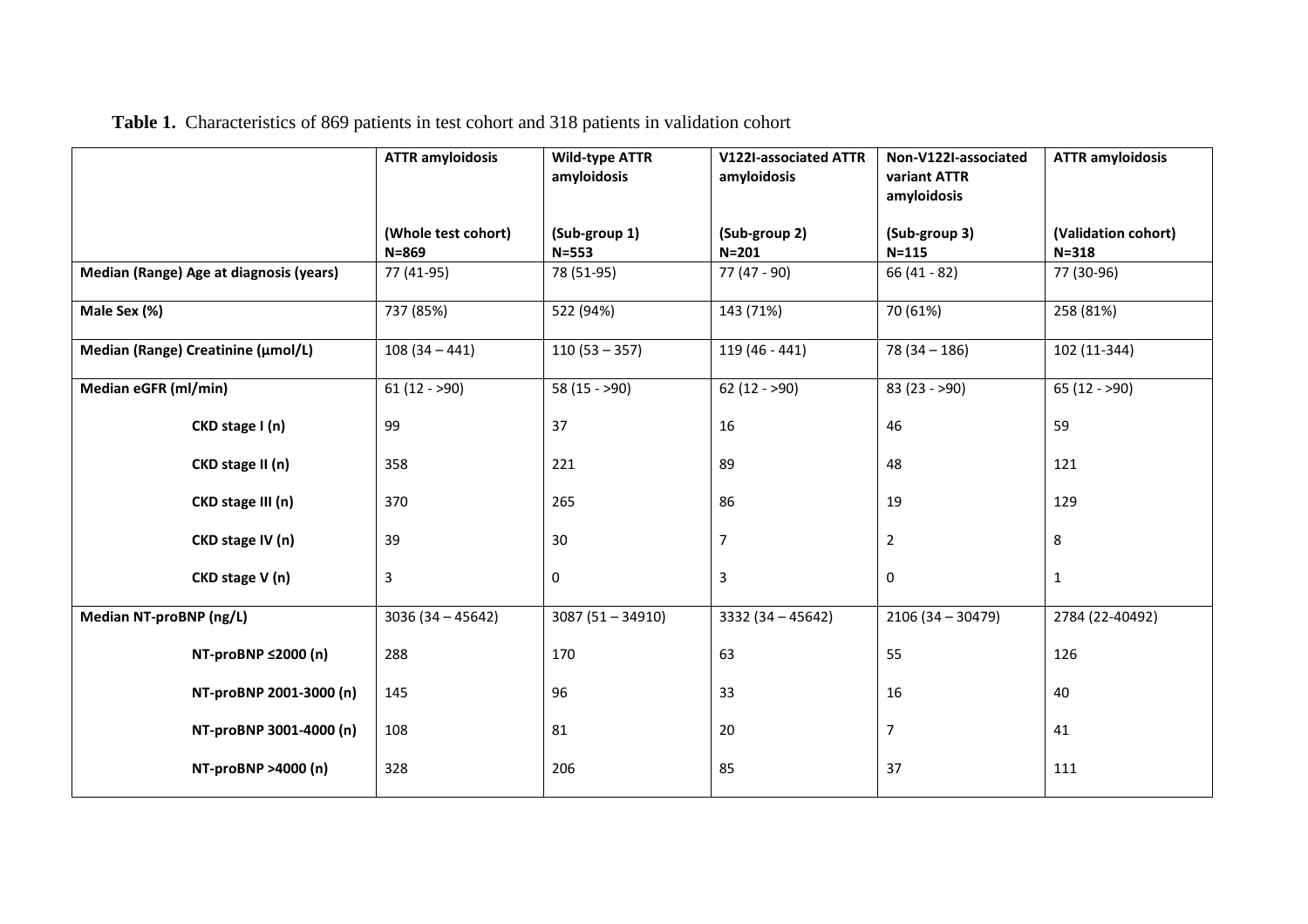| <b>Median (Range) Troponin T (ng/L)</b>                 |                                    | $60(3 - 843)$ | $60(4 - 340)$  | $82(10-843)$   | $38(3 - 161)$  | 60 (3-372)*                |
|---------------------------------------------------------|------------------------------------|---------------|----------------|----------------|----------------|----------------------------|
| NYHA Class (n (%))                                      | $\mathbf{H}$                       | 656 (75)      | 440 (80)       | 119 (59)       | 97 (84)        | 147 (46)                   |
|                                                         | $\ensuremath{\mathsf{III}}\xspace$ | 205 (24)      | 110 (20)       | 79 (39)        | 16(14)         | 100 (31)                   |
|                                                         | ${\sf IV}$                         | 8(1)          | $3 (-1)$       | 3(1)           | 2(2)           | 23(7)                      |
|                                                         | <b>Missing data</b>                | $\mathbf 0$   | 0)             | 0              | 0              | 48 (15)                    |
| <b>Median (Range) Systolic Blood Pressure</b><br>(mmHg) |                                    | 121 (72-198)  | 122 (72 - 184) | 120 (83 - 198) | 117 (91 - 158) | Data unavailable           |
| Median (Range) IVSd (mm)                                |                                    | $17(10-25)$   | $17(11-25)$    | $17(11-24)$    | $16(10-23)$    | 18 $(11-29)^{\frac{1}{2}}$ |
| Median (Range) Age at death/censor (years)              |                                    | 79 (42 - 96)  | $81(52 - 96)$  | $79(48 - 92)$  | $69(42 - 87)$  | 78 (30-97)                 |
| <b>Heart Rhythm</b>                                     | Sinus Rhythm (n)                   | 481           | 262            | 137            | 82             | 206                        |
|                                                         | <b>AF</b> (n)                      | 303           | 235            | 44             | 24             | 53                         |
|                                                         | Pacemaker (n)                      | 39            | 24             | 9              | 6              | 43                         |
|                                                         | Missing data (n)                   | 46            | 32             | 11             | 3              | 16                         |
| Ischaemic Heart Disease Yes (n)                         |                                    | 138           | 116            | 15             | $\overline{7}$ | 21                         |
|                                                         | No(n)                              | 685           | 405            | 175            | 105            | 282                        |
|                                                         | Missing data (n)                   | 46            | 32             | 11             | 3              | 15                         |

\* = high sensitivity troponin T only; AF = atrial fibrillation;  $*$  = data missing in 64 patients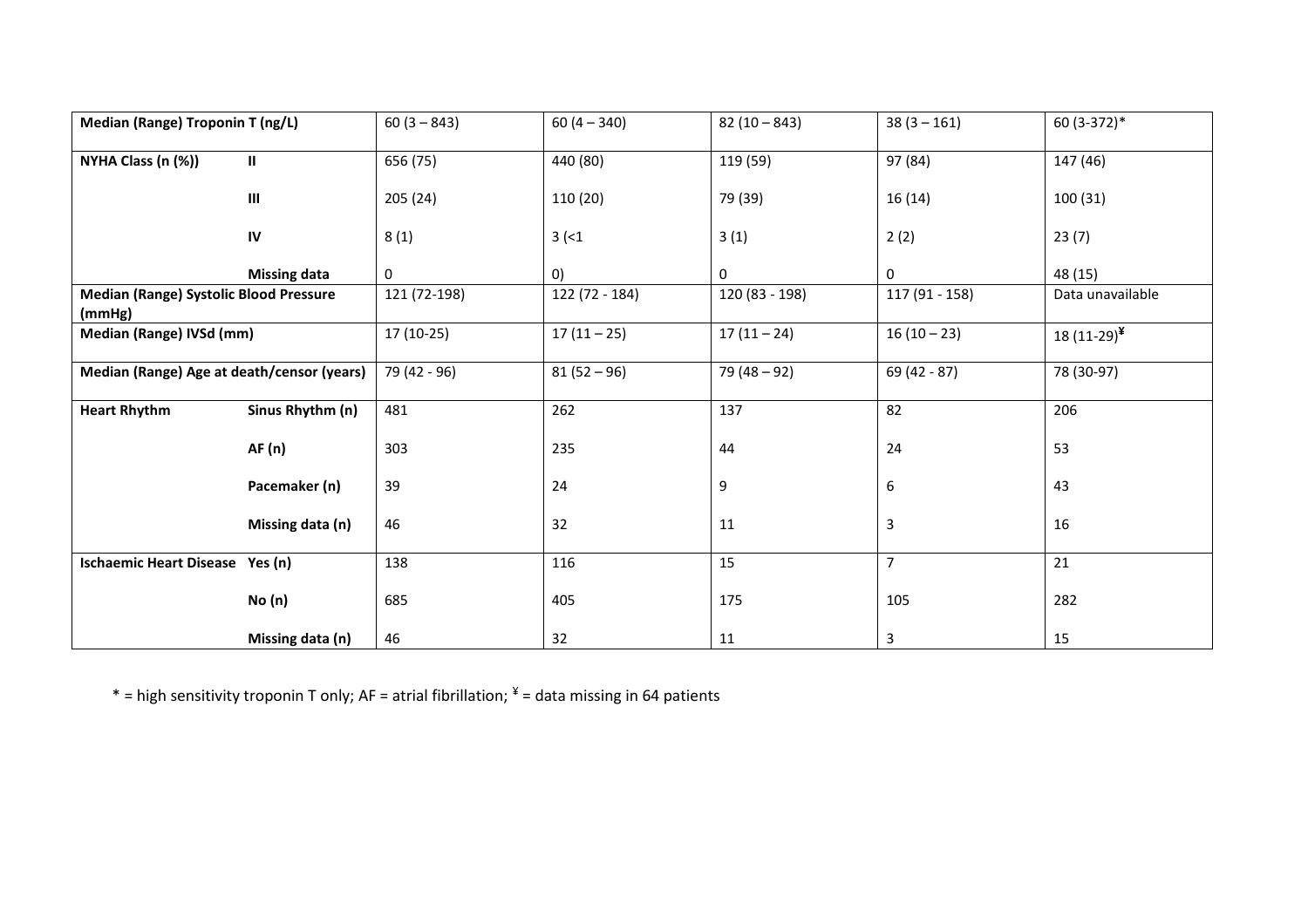**Table 2.** Staging of cardiac ATTR amyloidosis. Cox proportional hazards regression analysis, adjusting for age and including comparison of staging systems

| Group                   | Model                          | <b>Results</b>        | eGFR and NT-proBNP          | eGFR and NT-proBNP            | <b>TnT and NT-proBNP</b>    |
|-------------------------|--------------------------------|-----------------------|-----------------------------|-------------------------------|-----------------------------|
|                         | item                           |                       |                             |                               |                             |
|                         |                                |                       | <b>Test Cohort</b>          | <b>Validation Cohort</b>      | <b>Test Cohort</b>          |
| <b>All cardiac ATTR</b> | <b>Stages</b>                  | HR (95%CI)            | $2.05(1.54 - 2.72)$         | 3.35 (1.79-6.29)              | $2.11(1.45-3.04)$           |
| amyloidosis             | $II \vee I$                    | P-value               | < 0.001                     | < 0.001                       | < 0.001                     |
|                         | <b>Stages</b>                  | HR (95%CI)            | 3.80 (2.73-5.28)            | 6.91 (3.45-13.87)             | 3.33 (2.35-4.71)            |
|                         | III <sub>V</sub>               | P-value               | < 0.001                     | < 0.001                       | < 0.001                     |
|                         |                                |                       |                             |                               |                             |
|                         | <b>Stages</b>                  | HR (95%CI)            | 1.86 (1.39-2.48)            | 2.05 (1.12-3.79)              | 1.58 (1.20-2.08)            |
|                         | $III$ $V$ $II$                 | P-value               | < 0.001                     | 0.020                         | 0.001                       |
|                         |                                |                       |                             |                               |                             |
|                         | Age                            | HR (95%CI)            | $1.02(1.01-1.04)$           | $1.02(0.99-1.05)$             | $1.02(1.01-1.05)$           |
|                         |                                | P-value               | 0.004                       | 0.132                         | 0.002                       |
|                         |                                | Harrell's c           | 0.69                        | 0.71                          | 0.69                        |
| <b>Wild type ATTR</b>   | <b>Stages</b>                  | HR (95%CI)            | 2.26 (1.51-3.36)            | $2.51(1.09-5.73)$             | $1.83(1.11-3.00)$           |
| cardiac                 | II vs I                        | P-value               | < 0.001                     | 0.030                         | 0.017                       |
| amyloidosis             |                                |                       |                             |                               |                             |
| (Sub-group 1)           | <b>Stages</b><br>$III$ $V$ $I$ | HR (95%CI)<br>P-value | 4.37 (2.80-6.83)<br>< 0.001 | 12.03 (4.47-32.41)<br>< 0.001 | 3.29 (2.11-5.12)<br>< 0.001 |
|                         |                                |                       |                             |                               |                             |
|                         | <b>Stages</b>                  | HR (95%CI)            | 1.94 (1.34-2.81)            | 4.79 (2.08-11.02)             | $1.80(1.22-2.64)$           |
|                         | $III$ v $II$                   | P-value               | < 0.001                     | < 0.001                       | 0.003                       |
|                         |                                |                       |                             |                               |                             |
|                         | Age                            | HR (95%CI)            | $1.02(0.99-1.04)$           | $0.99(0.94-1.05)$             | 1.03                        |
|                         |                                | P-value               | 0.16                        | 0.794                         | 0.039                       |
|                         |                                | Harrell's c           | 0.70                        | 0.67                          | 0.69                        |
| V122I-associated        | <b>Stages</b>                  | HR (95%CI)            | $1.91(1.17-3.12)$           | 7.28 (1.69-32.59)             | 1.48 (0.70-3.15)            |
| cardiac ATTR            | IIVI                           | P-value               | 0.009                       | 0.009                         | 0.304                       |
| amyloidosis             |                                |                       |                             |                               |                             |
| (Sub-group 2)           | <b>Stages</b>                  | HR (95%CI)            | 3.48 (1.94-6.27)            | 1.87 (0.44-7.98)              | 2.75 (1.33-5.65)            |
|                         | III v I                        | P-value               | < 0.001                     | 0.009                         | 0.006                       |
|                         | <b>Stages</b>                  | HR (95%CI)            | 1.82 (1.06-3.13)            | $0.26(0.05-1.42)$             | 1.85 (1.16-2.96)            |
|                         | $III$ v $II$                   | P-value               | 0.030                       | 0.120                         | 0.010                       |
|                         |                                |                       |                             |                               |                             |
|                         | Age                            | HR (95%CI)            | $1.02(0.99-1.06)$           | $1.08(0.98-1.17)$             | 1.02 (0.99-1.06)            |
|                         |                                | P-value               | 0.194                       | 0.108                         | 0.145                       |
|                         |                                | Harrell's c           | 0.69                        | 0.80                          | 0.68                        |
| <b>Non-V122I-</b>       | <b>Stages</b>                  | HR (95%CI)            | 2.28 (1.04-4.98)            | 5.60 (1.54-20.31)             | 3.43 (1.46-8.07)            |
| associated variant      | II v I                         | P-value               | 0.039                       | 0.009                         | 0.005                       |
| cardiac ATTR            |                                |                       |                             |                               |                             |
| amyloidosis             | <b>Stages</b>                  | HR (95%CI)            | 4.05 (1.54-10.64)           | 12.28 (2.47-60.90)            | $3.11(1.12-8.58)$           |
| $(Sub-group 3)^*$       | $III$ v $I$                    | P-value               | 0.005                       | 0.002                         | 0.029                       |
|                         |                                |                       |                             |                               |                             |
|                         | <b>Stages</b><br>$III$ v $II$  | HR (95%CI)<br>P-value | 1.78 (0.67-4.71)<br>0.247   | 2.19 (0.96-1.05)<br>0.305     | $0.91(0.38-2.18)$<br>0.826  |
|                         |                                |                       |                             |                               |                             |
|                         | Age                            | HR (95%CI)            | $1.11(1.01-1.04)$           | $1.01(0.96-1.05)$             | $1.13$ 1.06-1.21)           |
|                         |                                | P-value               | < 0.001                     | 0.768                         | < 0.001                     |
|                         |                                | Harrell's c           | 0.72                        | 0.76                          | 0.74                        |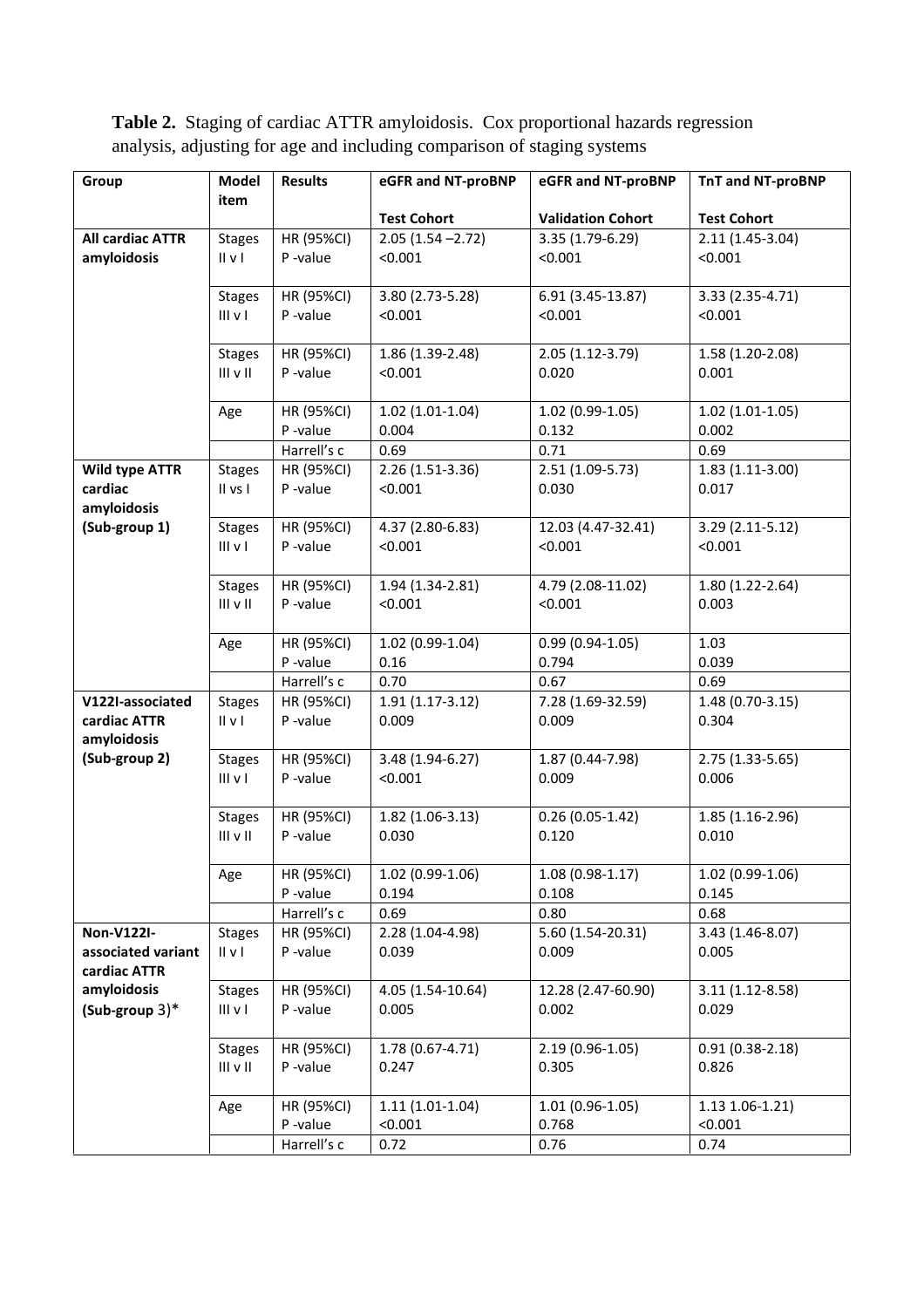eGFR – estimated MDRD GFR, NT-proBNP – N-terminal pro-B-type natriuretic peptide, TnT – Troponin T

\*Since the curves in figure 5 for sub-group 3 cross at 18 months, analyses for FU of < and ≥18 months were also performed separately in order to satisfy the proportional hazards assumption. Before 18 months: II v I HR 1.45 (95% CI: 0.20-10.75), III v I HR 14.70 (1.46- 148.32), III v II HR 10.11 (0.91-1.12). Harrell's c 0.62; After 18 months: II v I HR 2.55 (1.07-6.07), III v I HR 3.24 (0.98-10.65), III v II HR 1.27 (0.38-4.23). Harrell's c 0.73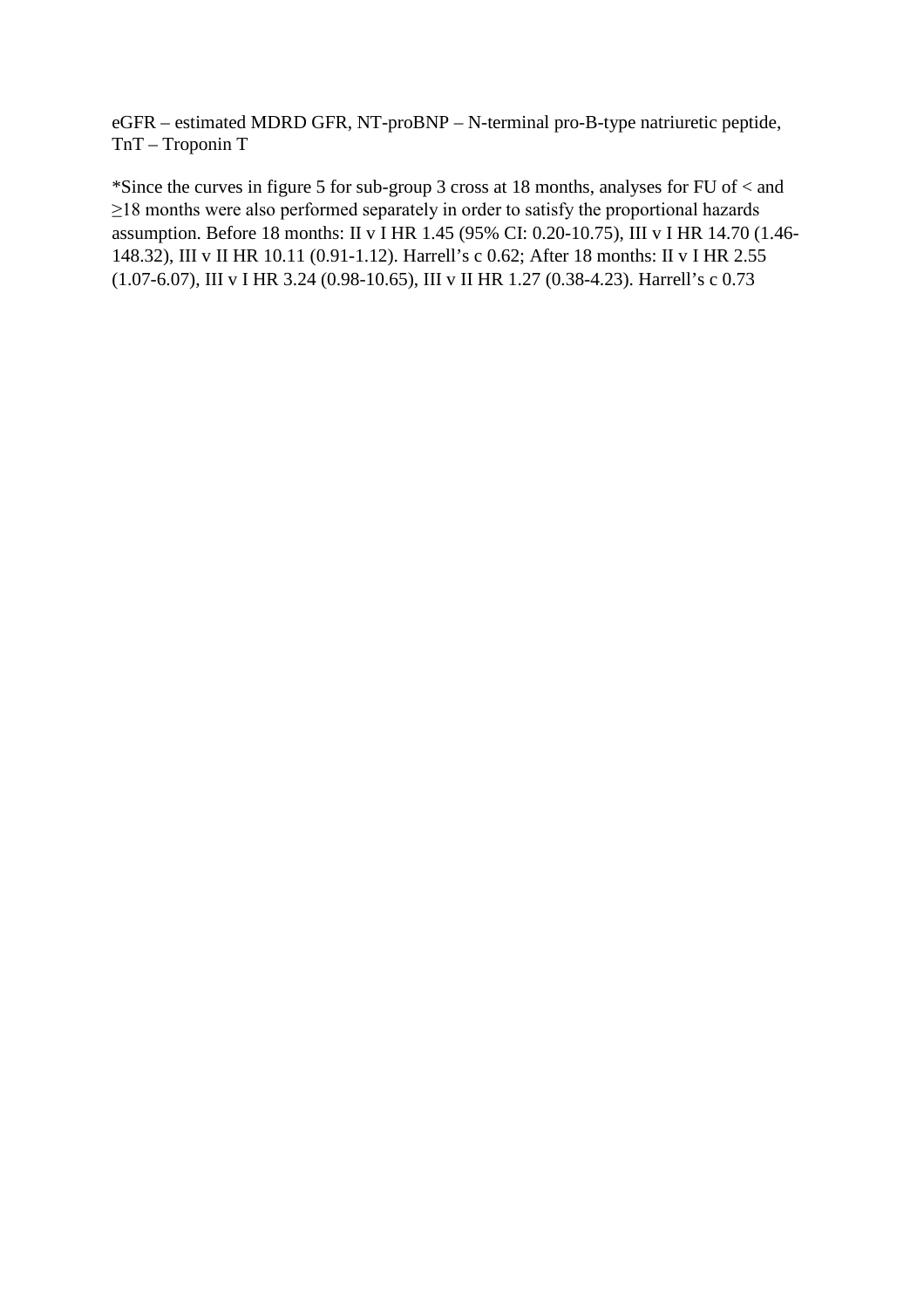



**B)**

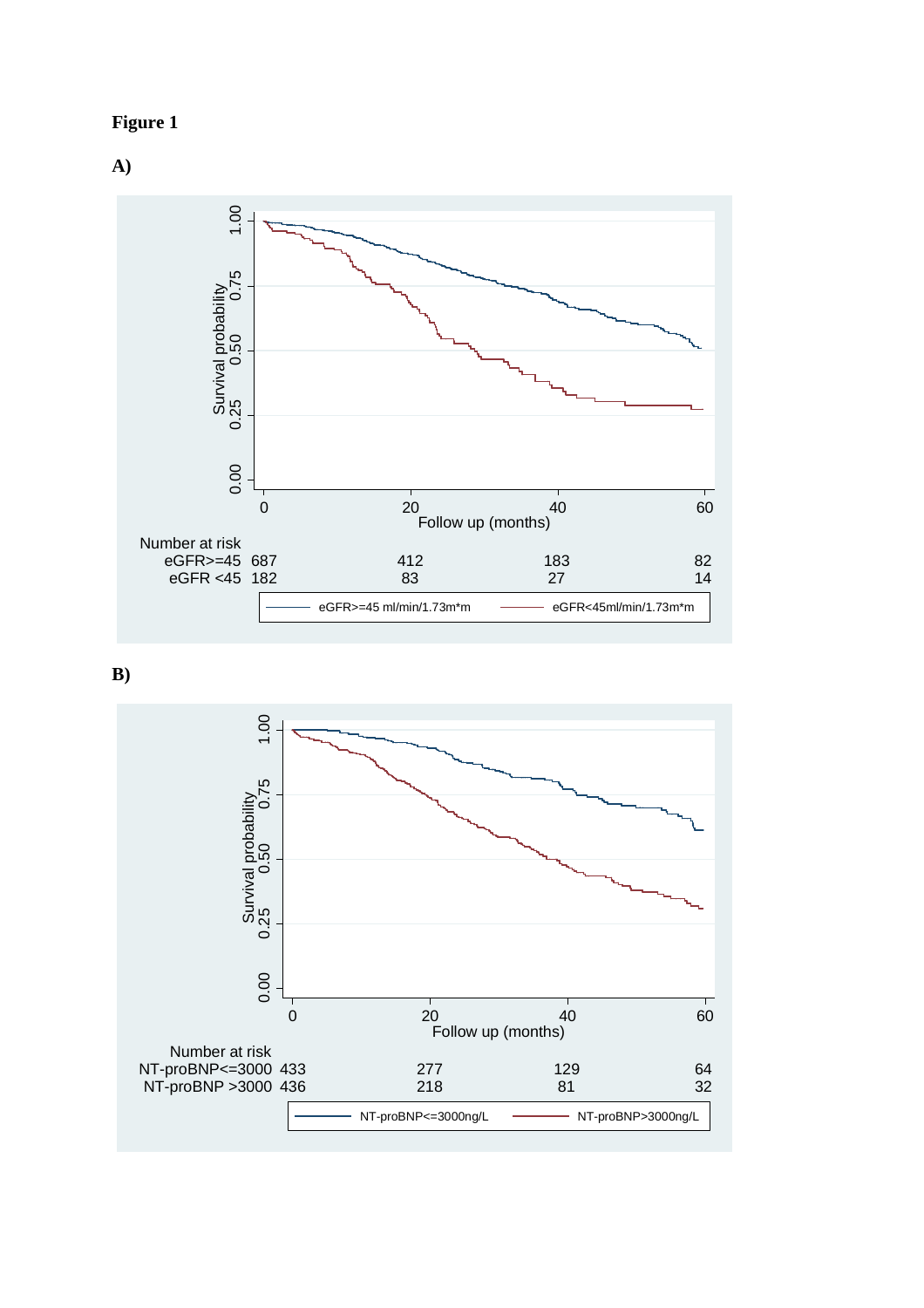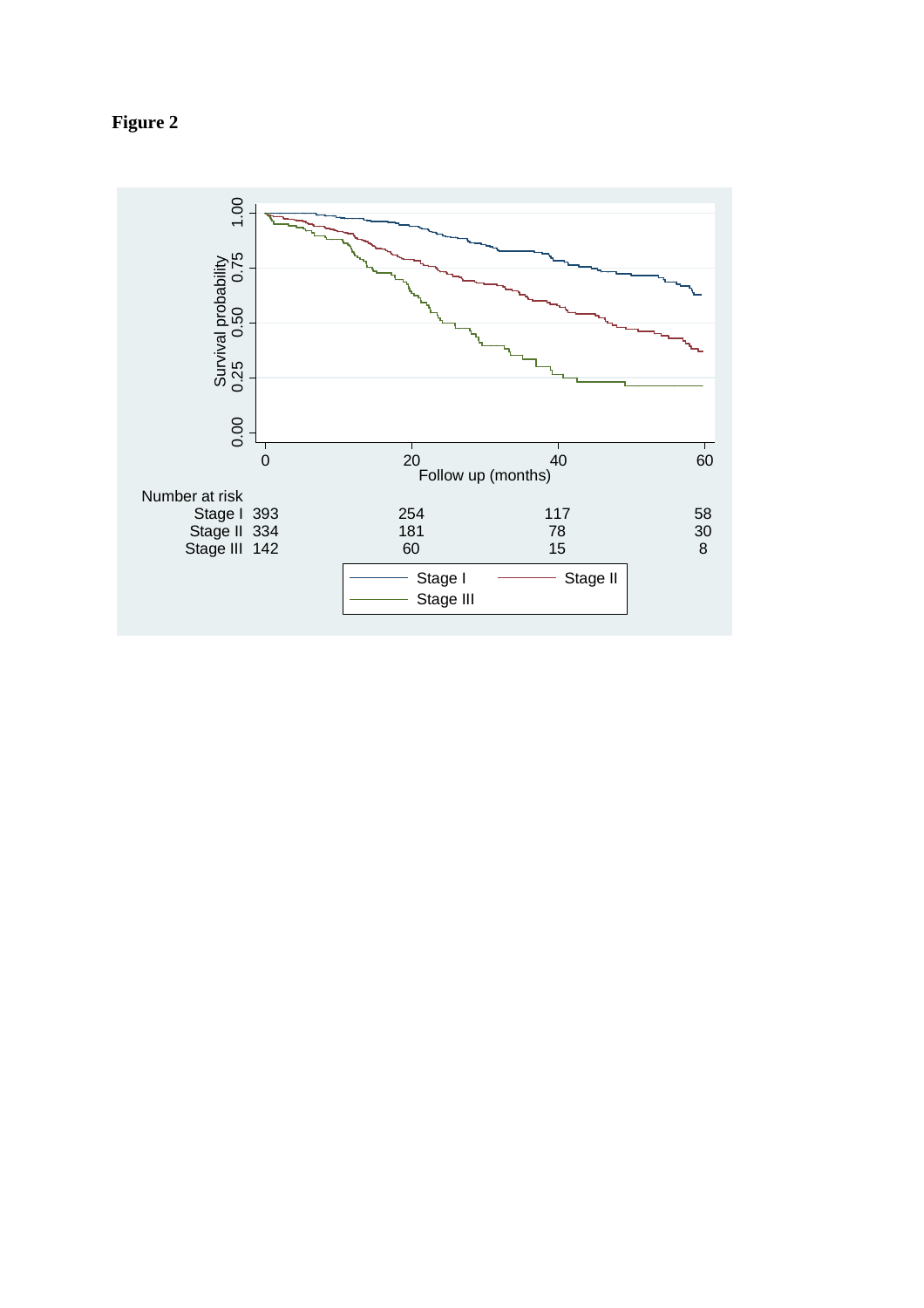

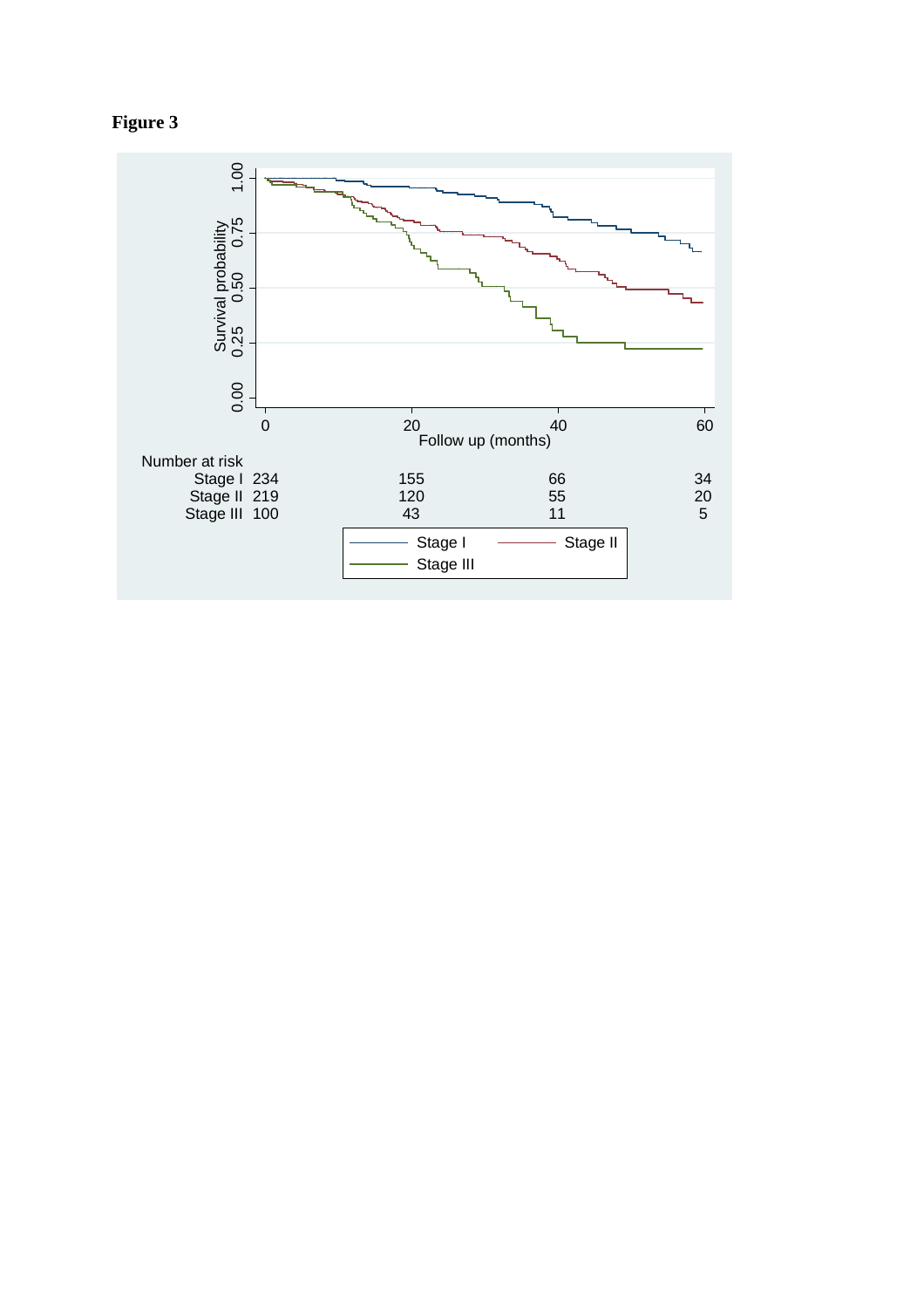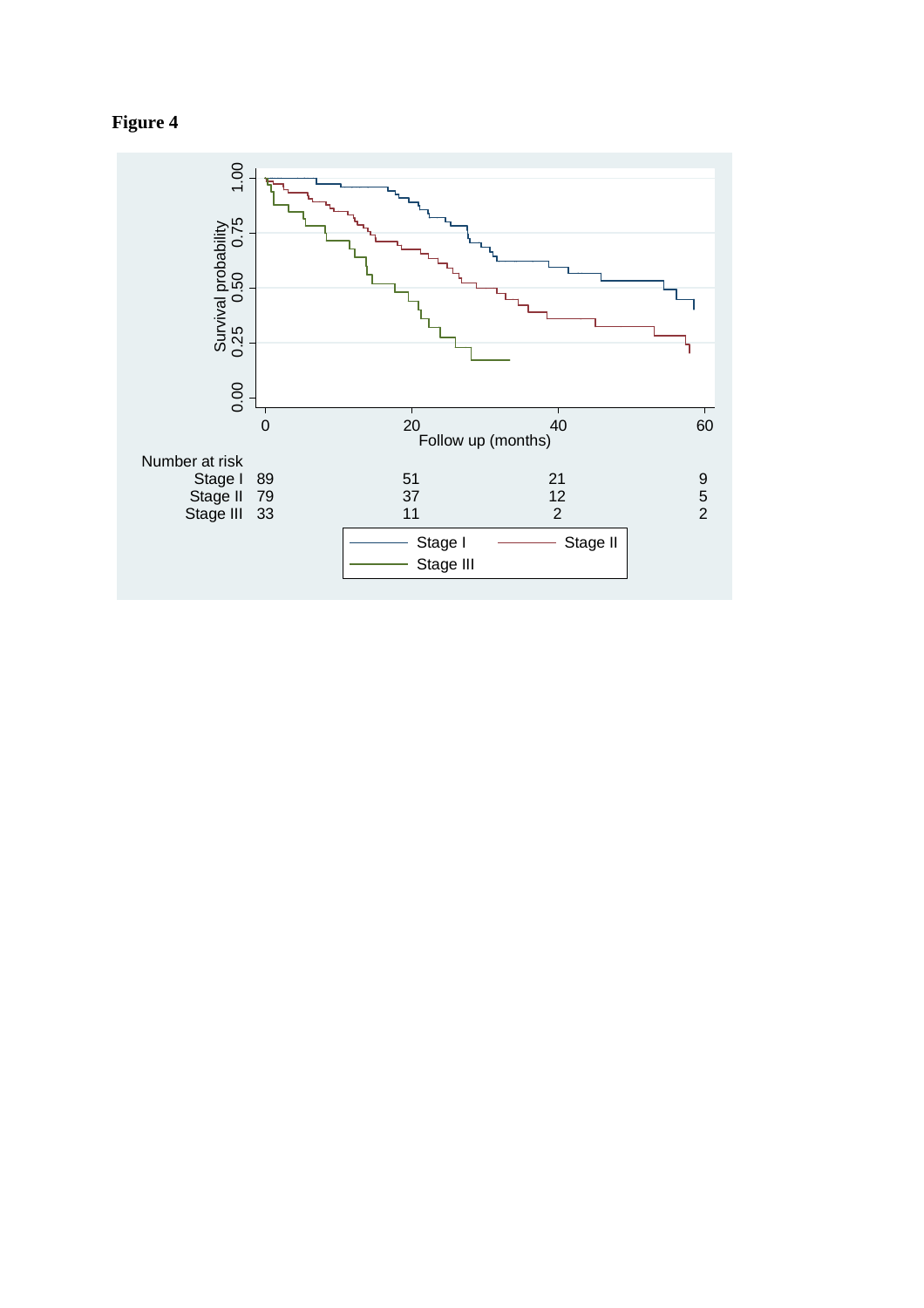